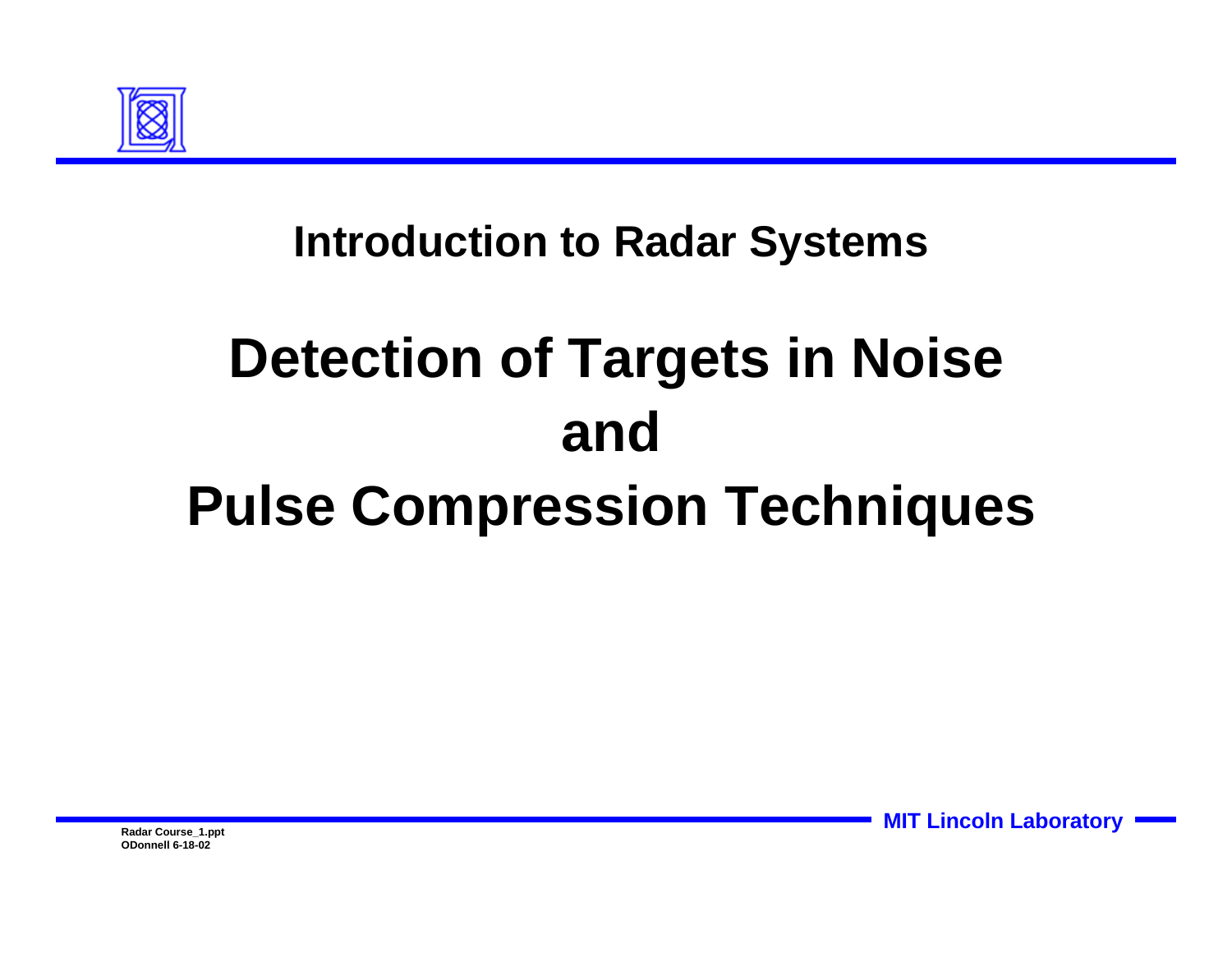

- **The video courseware and accompanying viewgraphs presented on this server were prepared as an account of work sponsored by an agency of the United States Government. Neither the United States Government nor any agency thereof, nor any of their employees, nor the Massachusetts Institute of Technology and its Lincoln Laboratory, nor any of their contractors, subcontractors, or their employees, makes any warranty, express or implied, or assumes any legal liability or responsibility for the accuracy, completeness, or usefulness of any information, apparatus, products, or process disclosed, or represents that its use would not infringe privately owned rights. Reference herein to any specific commercial product, process, or service by trade name, trademark, manufacturer, or otherwise does not necessarily constitute or imply its endorsement, recommendation, or favoring by the United States Government, any agency thereof, or any of their contractors or subcontractors or the Massachusetts Institute of Technology and its Lincoln Laboratory.**
- **The views and opinions expressed herein do not necessarily state or reflect those of the United States Government or any agency thereof or any of their contractors or subcontractors**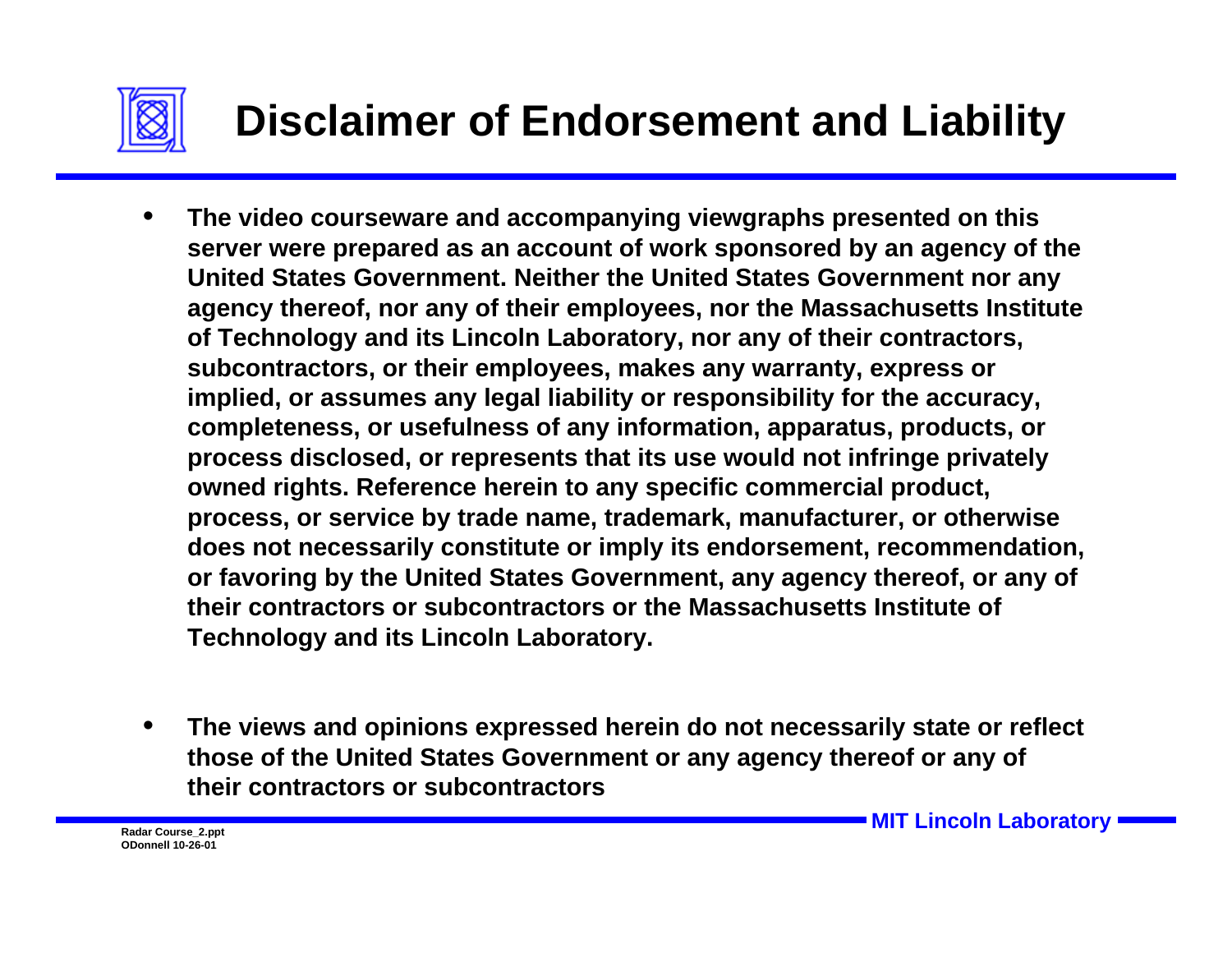

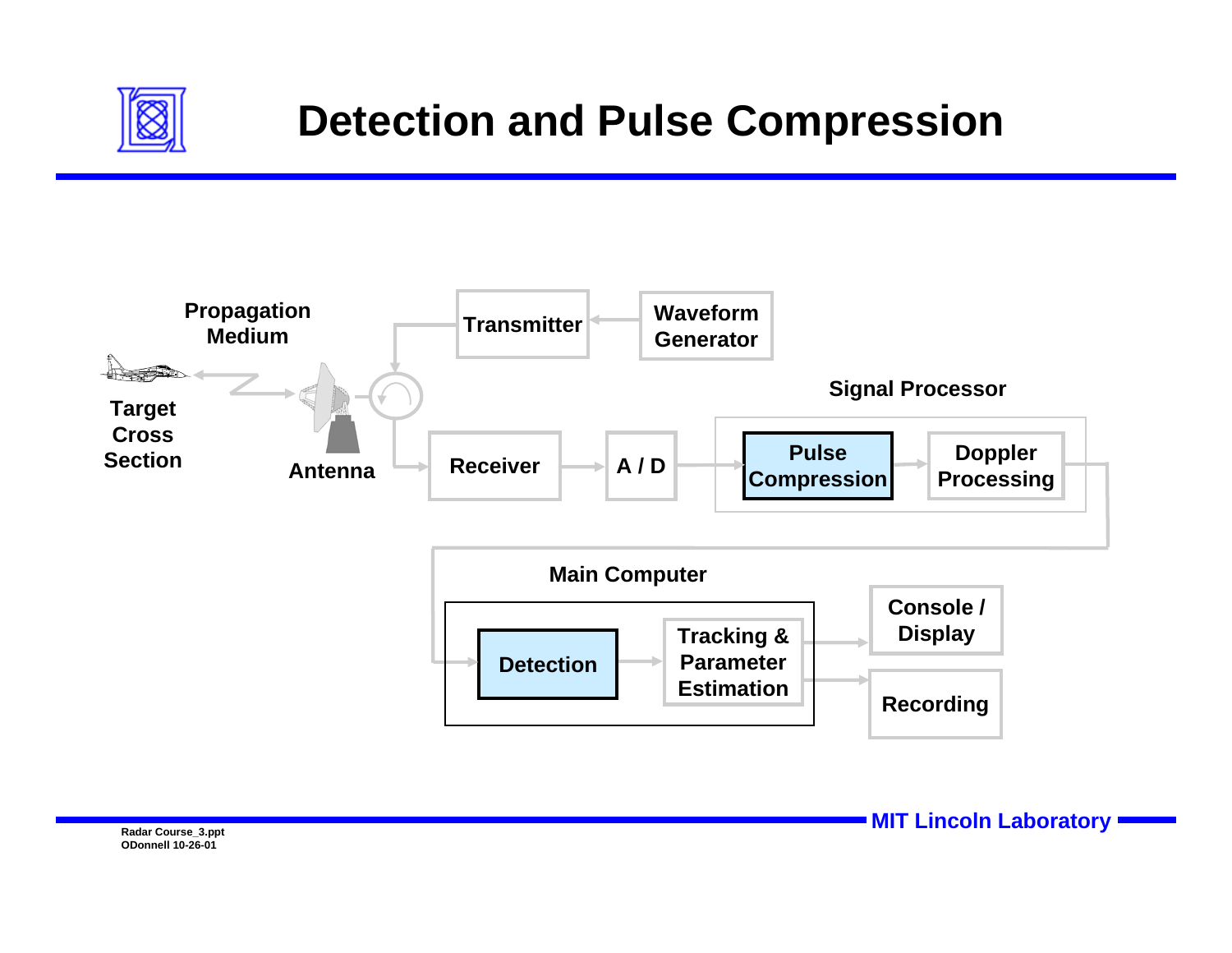



- **Basic Concepts**
- **Integration of Pulses**
- **Fluctuating Targets Issues**
- **Adaptive Thresholding Techniques**
- **Pulse Compression**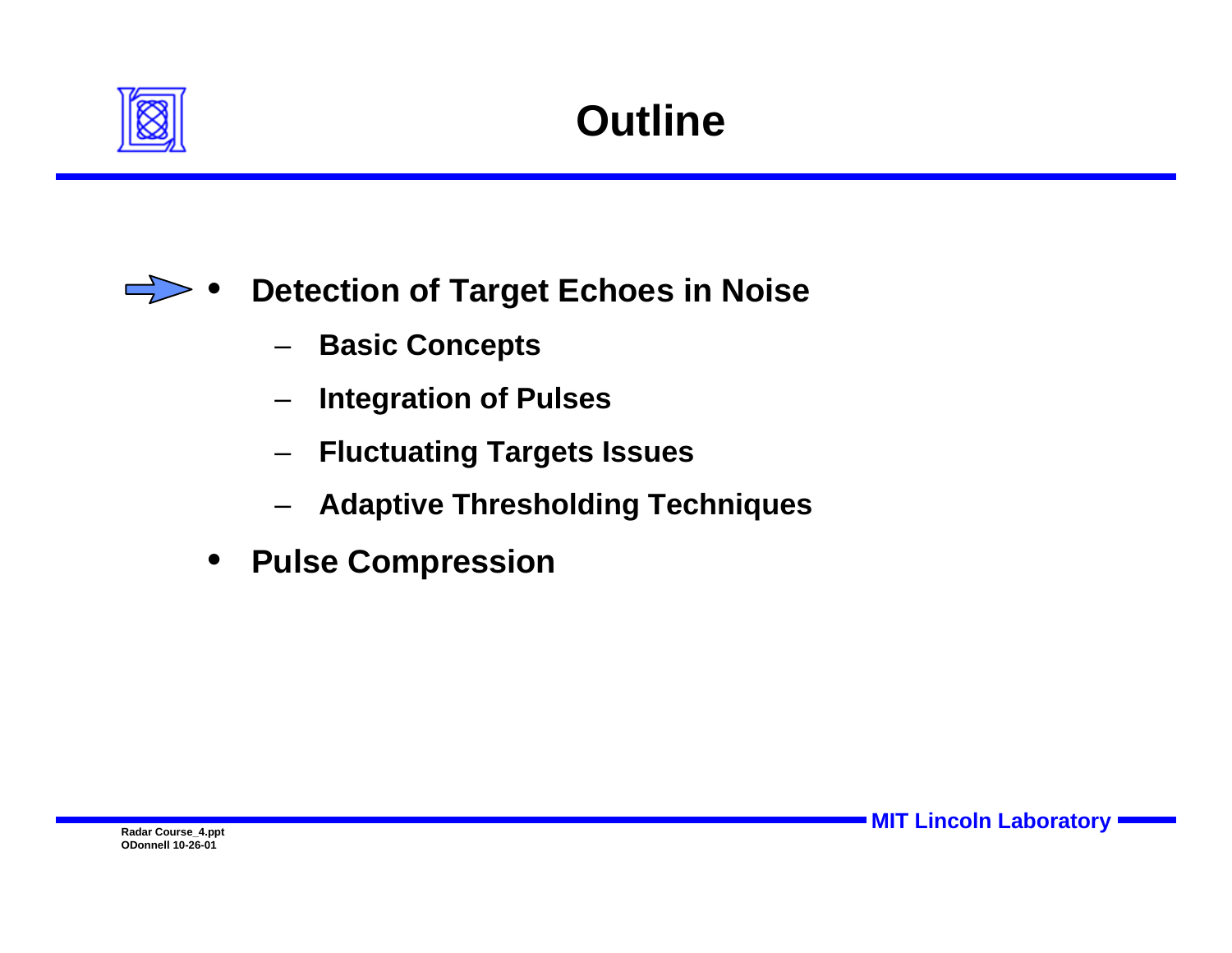

## **Target Detection in the Presence of Noise**



- **The radar return is sampled at regular intervals with A/D (Analog to Digital) converters**
- **The sampled returns may include the target of interest and noise**
- **A threshold is used to reject noise**

**ODonnell 10-26-01321-00395DPC 9/8/2008**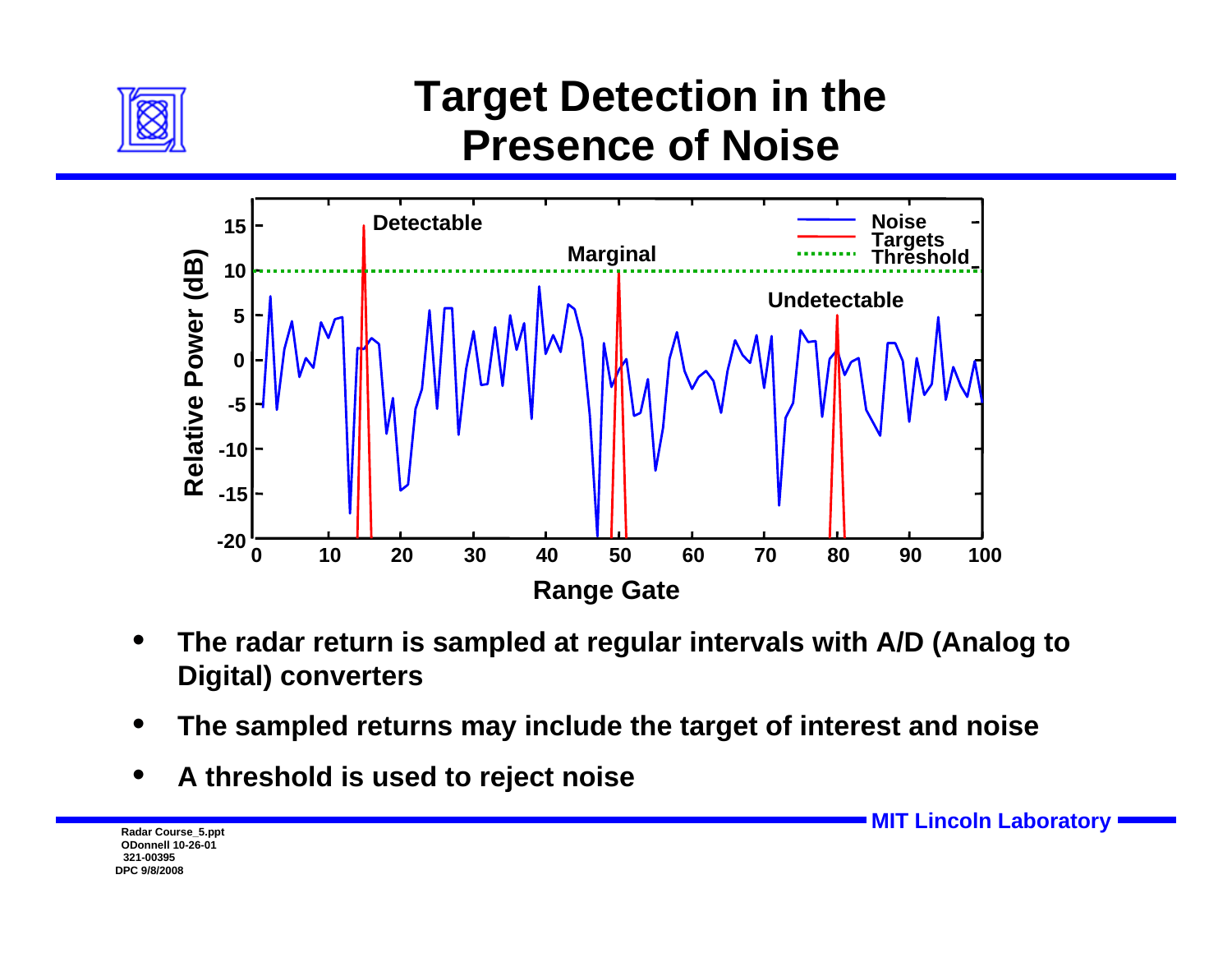

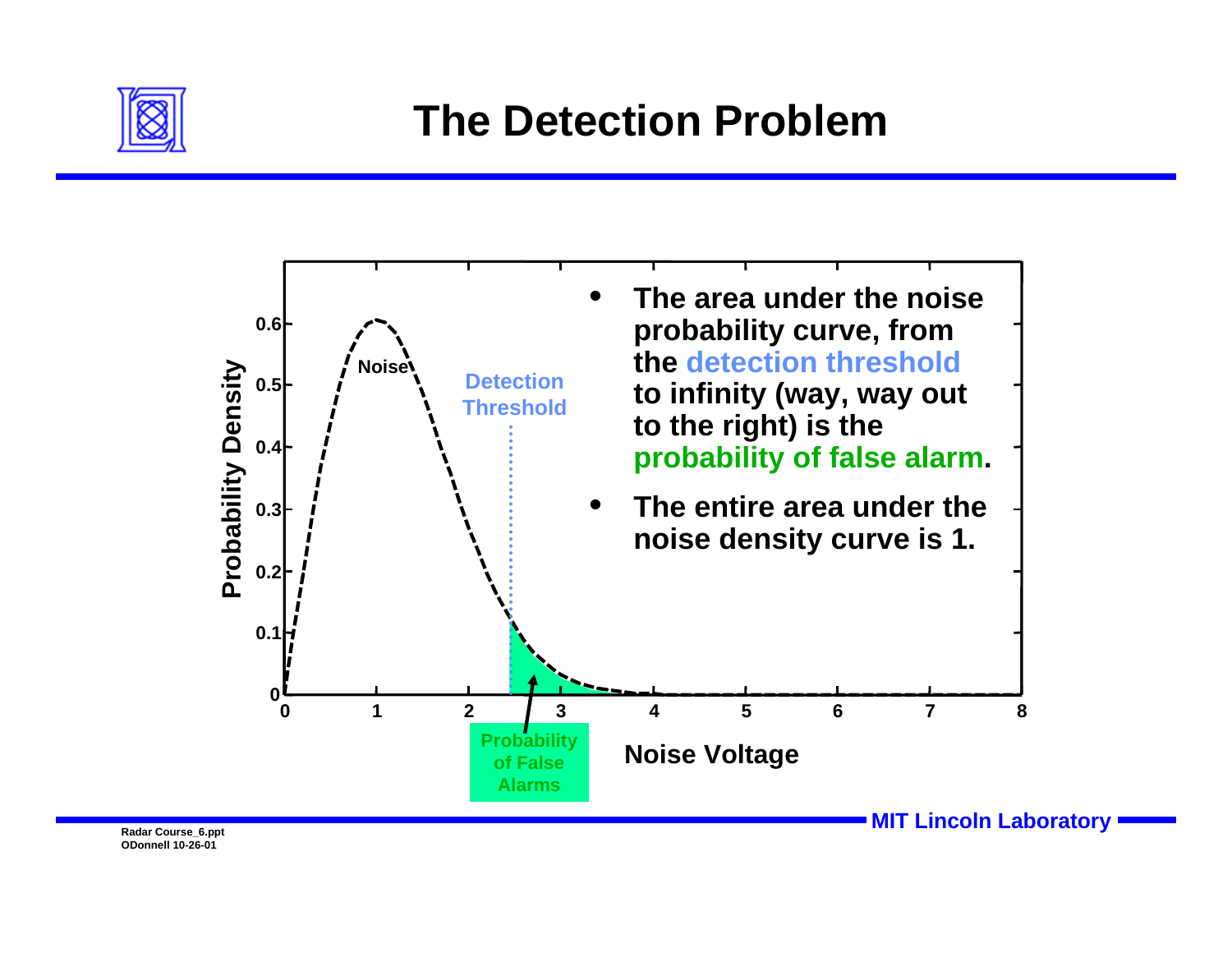

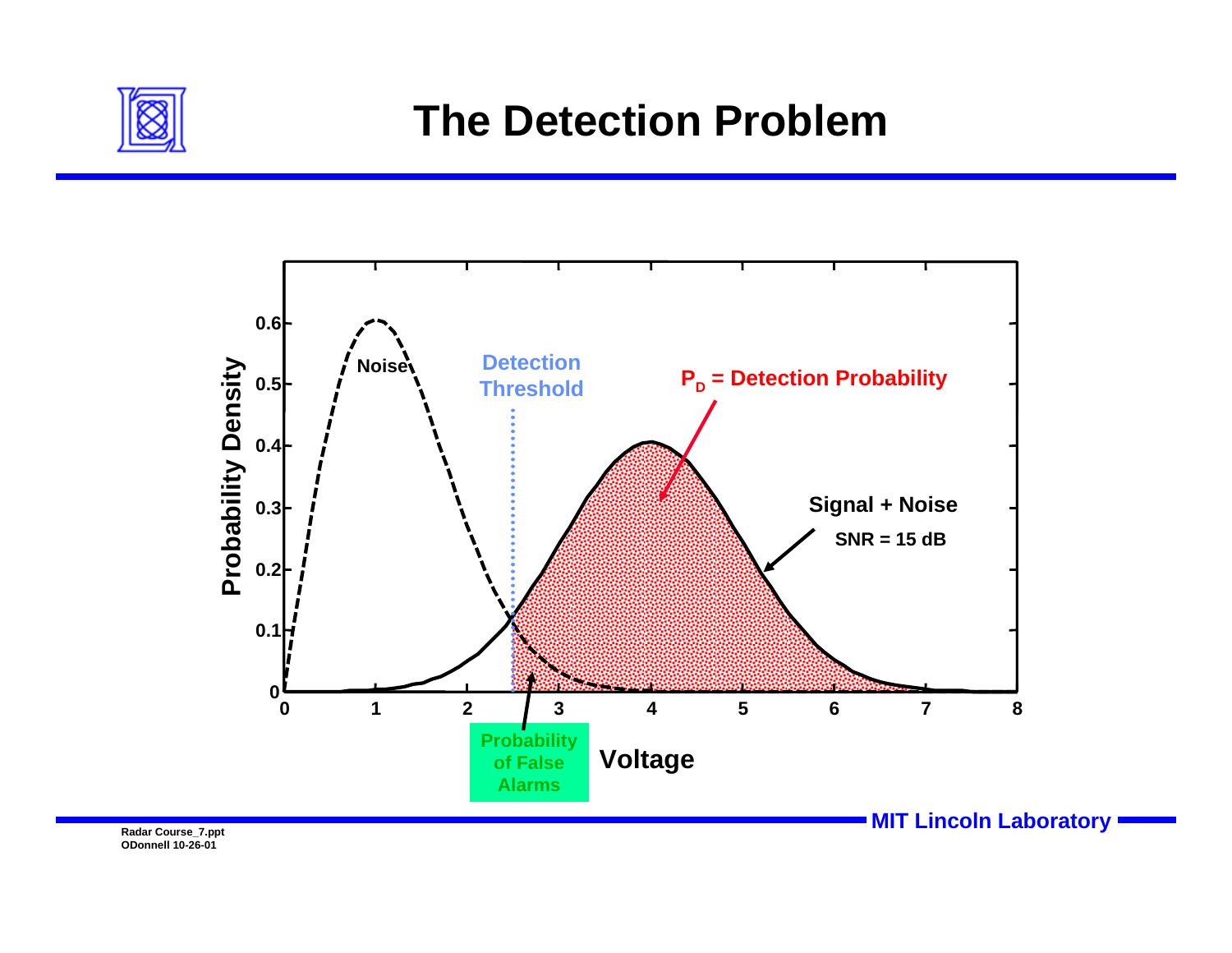

**Signal-to-Noise Ratio = 15 dB**

**Signal-to-Noise Ratio = 20 dB**

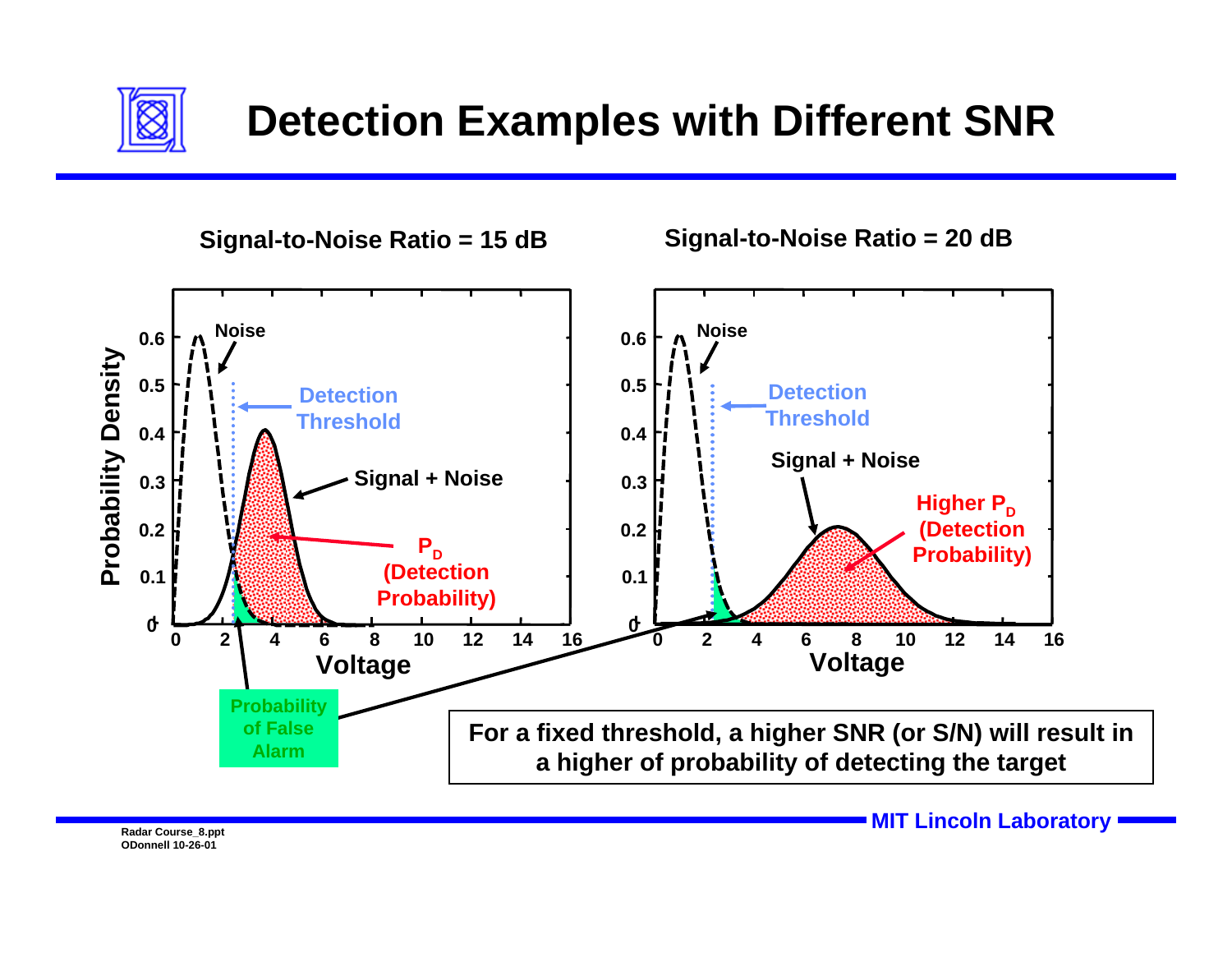

## **Probability of Detection vs. SNR**



Figure by MIT OCW.

Radar Course\_9.ppt<br>Radar Course\_9.ppt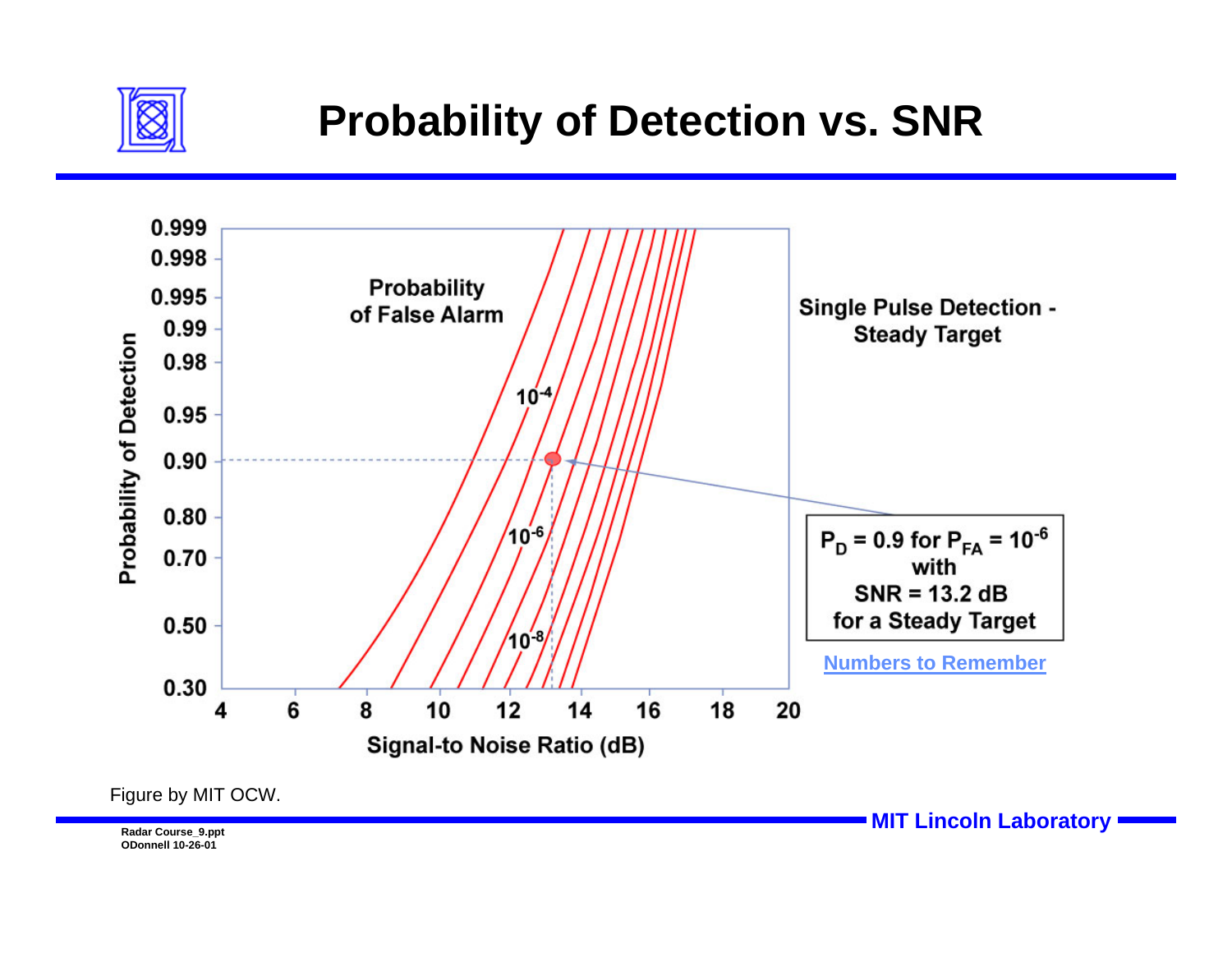

- **Detection of Target Echoes in Noise**
	- **Basic Concepts**
- **Integration of Pulses**   $\Rightarrow$ 
	- **Fluctuating Targets Issues**
	- **Adaptive Thresholding Techniques**
	- **Pulse Compression**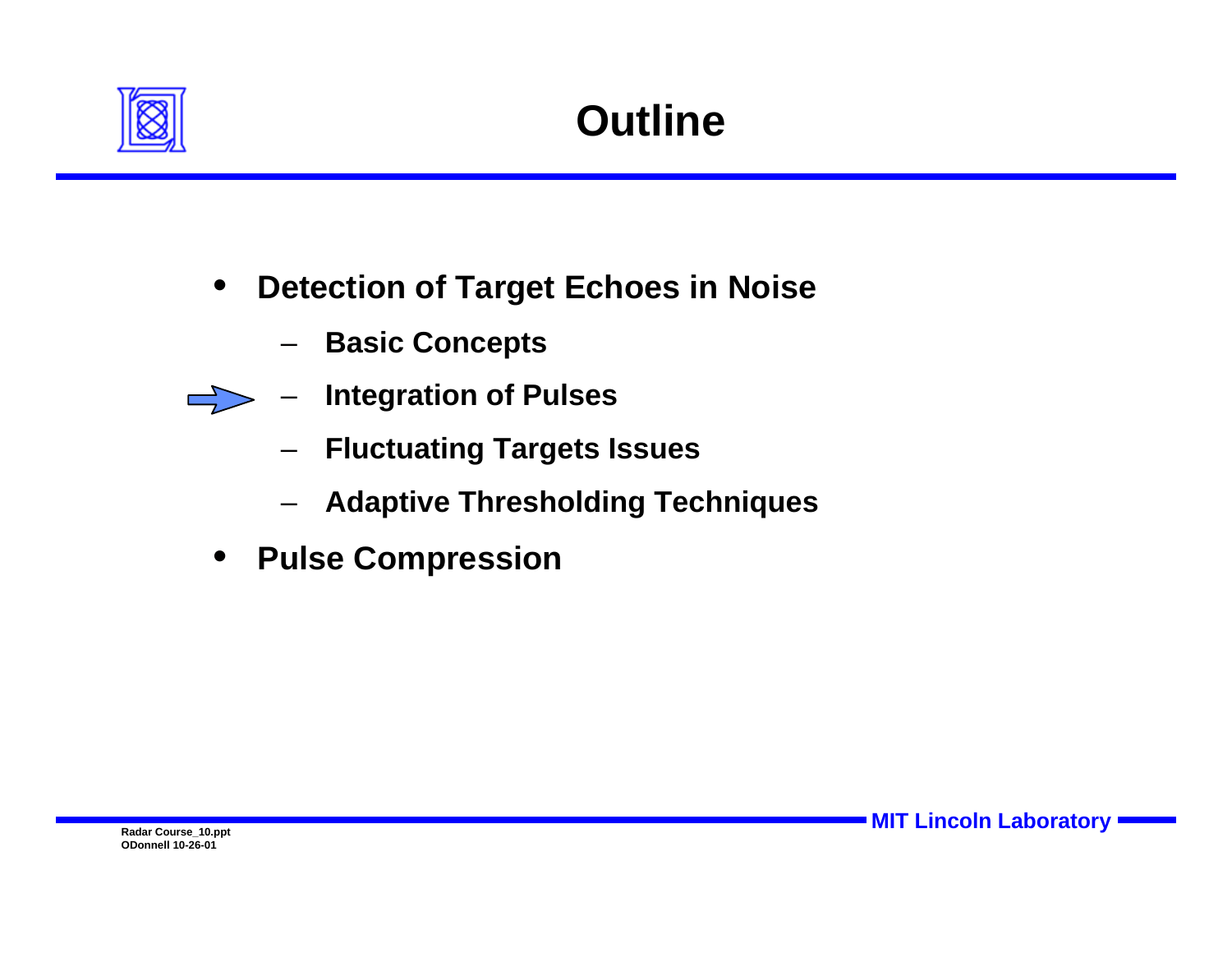

- **Improve ability of radar to detect targets by combining the returns from multiple pulses**
- **Coherent Integration**
	- **No information lost (amplitude or phase)**
- **Non-coherent integration techniques**
	- **Some information lost (phase)**
	- **Non-coherent (video) Integration**
	- **Binary Integration**
	- **Cumulative detection**
	- **For most cases, coherent integration is more efficient than noncoherent integration**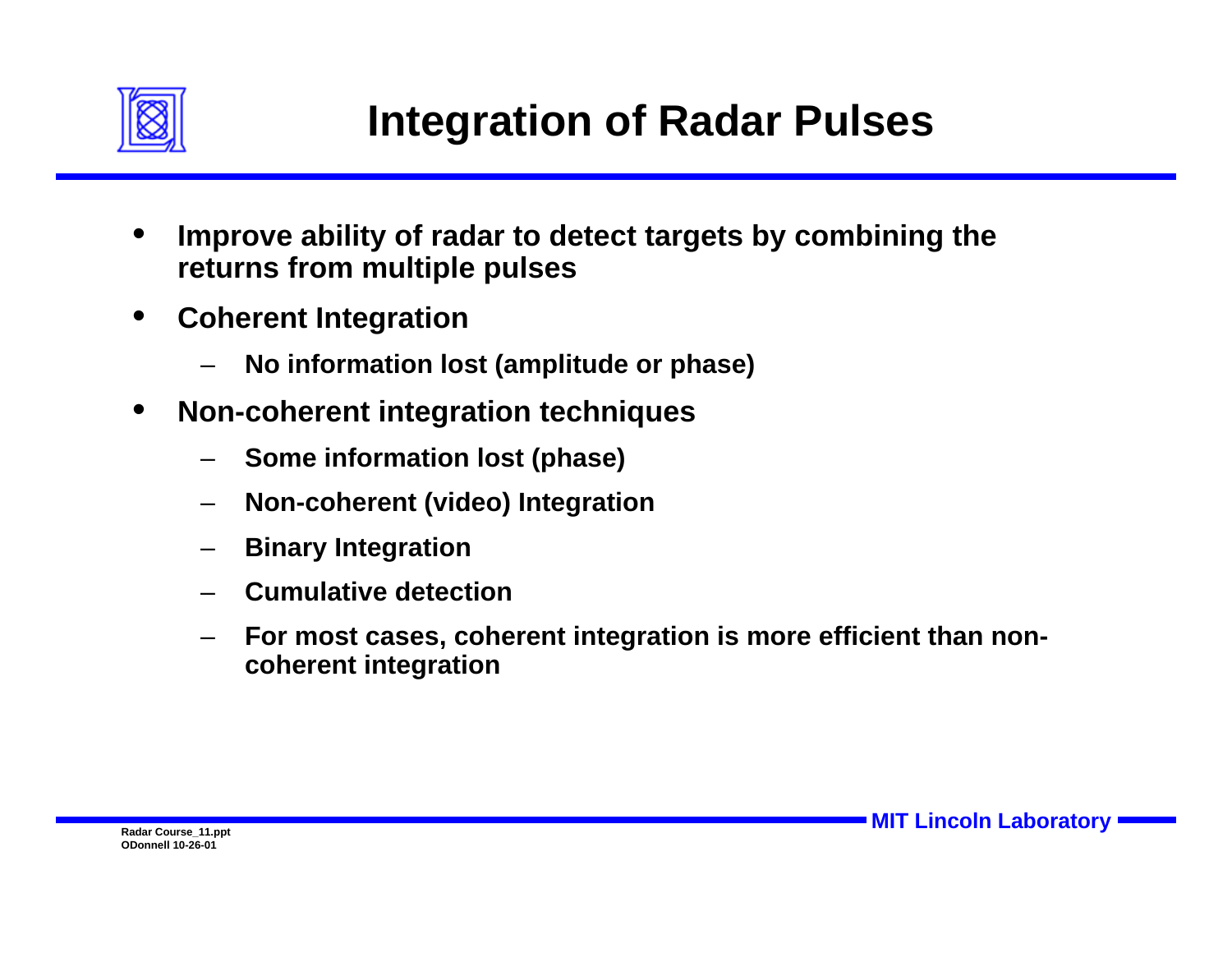

- **Real and Imaginary (In-phase and Quadrature) parts of the complex radar return are added, and the magnitude of the voltage is calculated**
	- **V=(I2 + Q2 )1/2**
- **This quantity is then thresholded**
- **The coherent integration gain is equal to the number of pulses coherently integrated**
	- **2 pulses 3 dB**
	- **10 pulses 10 dB**
	- **20 pulses 13 dB**
- **For this gain to be realized, the noise samples, from pulse to pulse must be independent**
	- **The background noise is white Gaussian noise**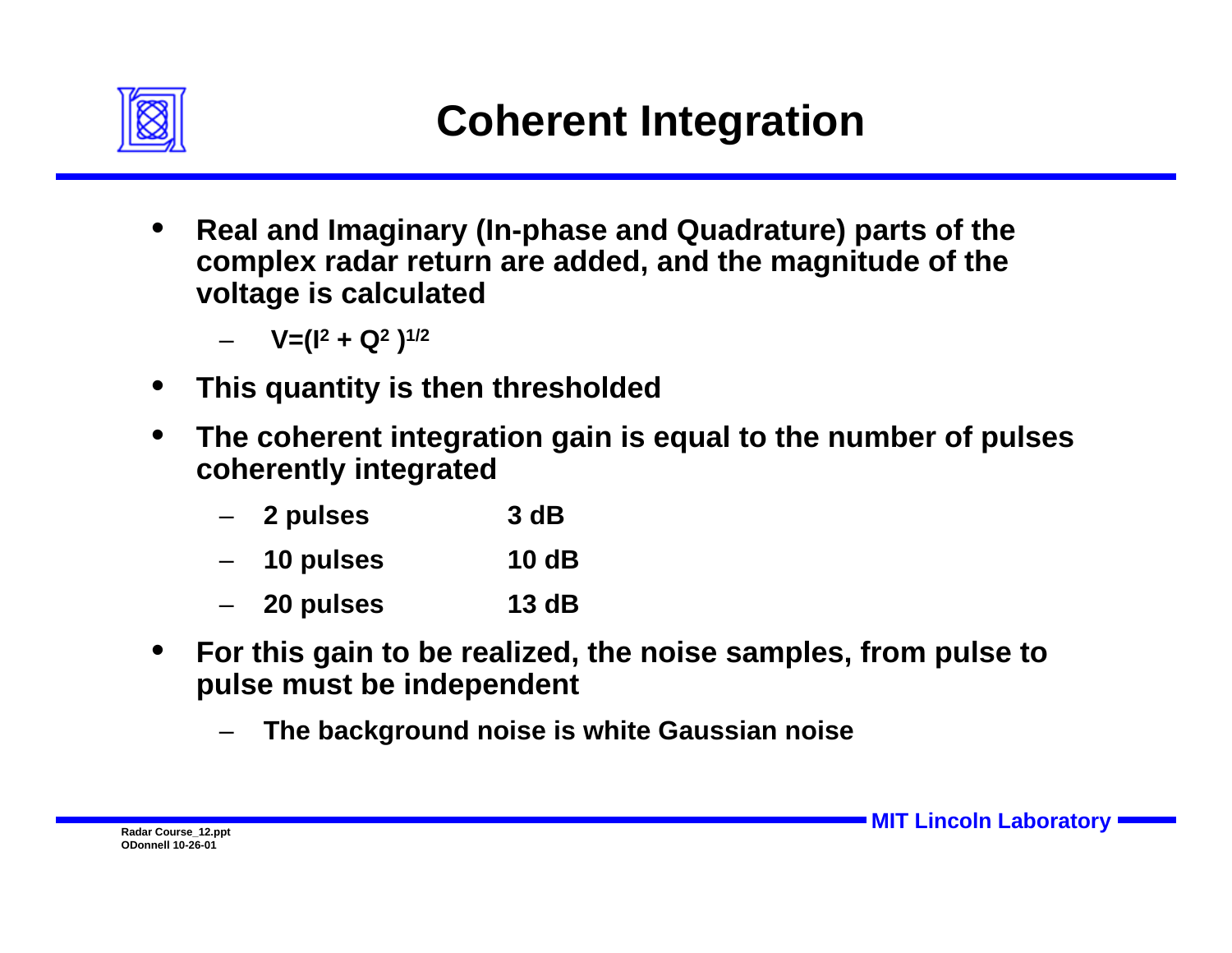

#### **Noncoherent Integration**

**Steady Target**



**MIT Lincoln Laboratory Radar Course\_13.ppt**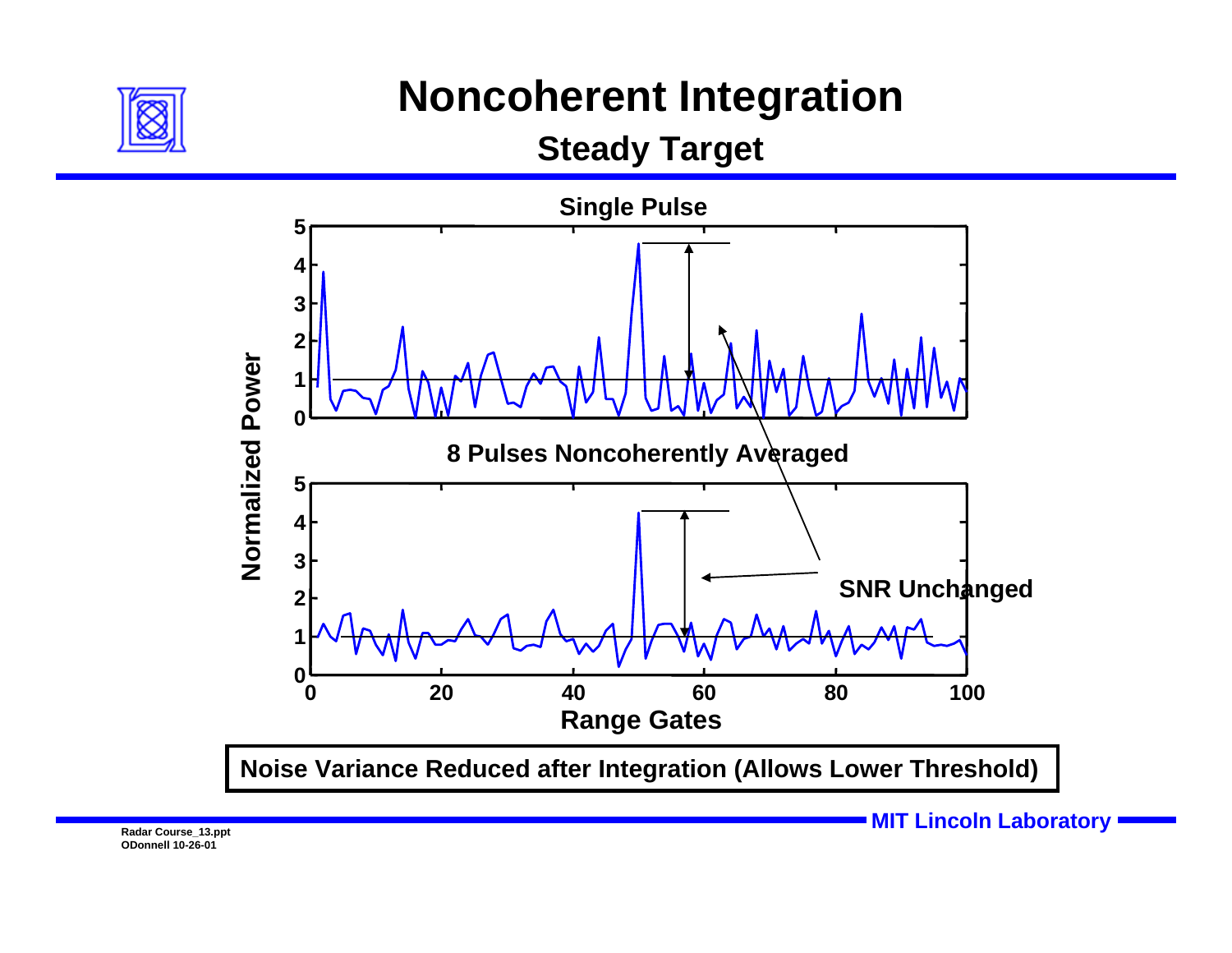

# **Different Types of Non-Coherent Integration**

- **Non Coherent Integration General (aka video integration)** 
	- **Generate magnitude for each of N pulses**
	- **Add magnitudes and then threshold**
- **Binary Integration**
	- **Generate magnitude for each of N pulses and then threshold**
	- **Require at least M detections in N scans**
- **Cumulative Detection**
	- **Generate magnitude for each of N pulses and then threshold**
	- **Require at least 1 detection in N scans**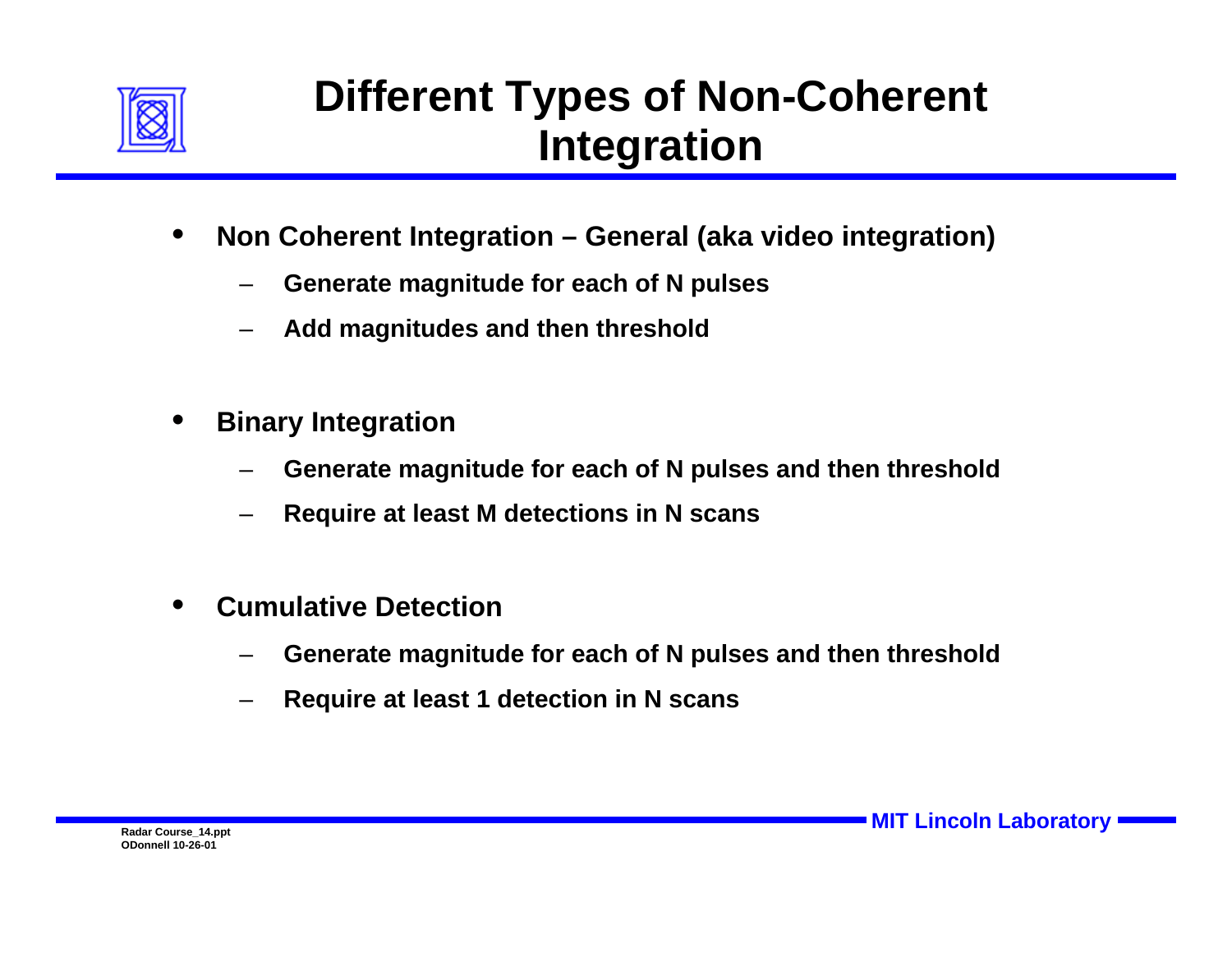

- **Detection of Target Echoes in Noise**
	- **Basic Concepts**
	- **Integration of Pulses**
	- **Fluctuating Targets Issues**
		- **Adaptive Thresholding Techniques**
- **Pulse Compression**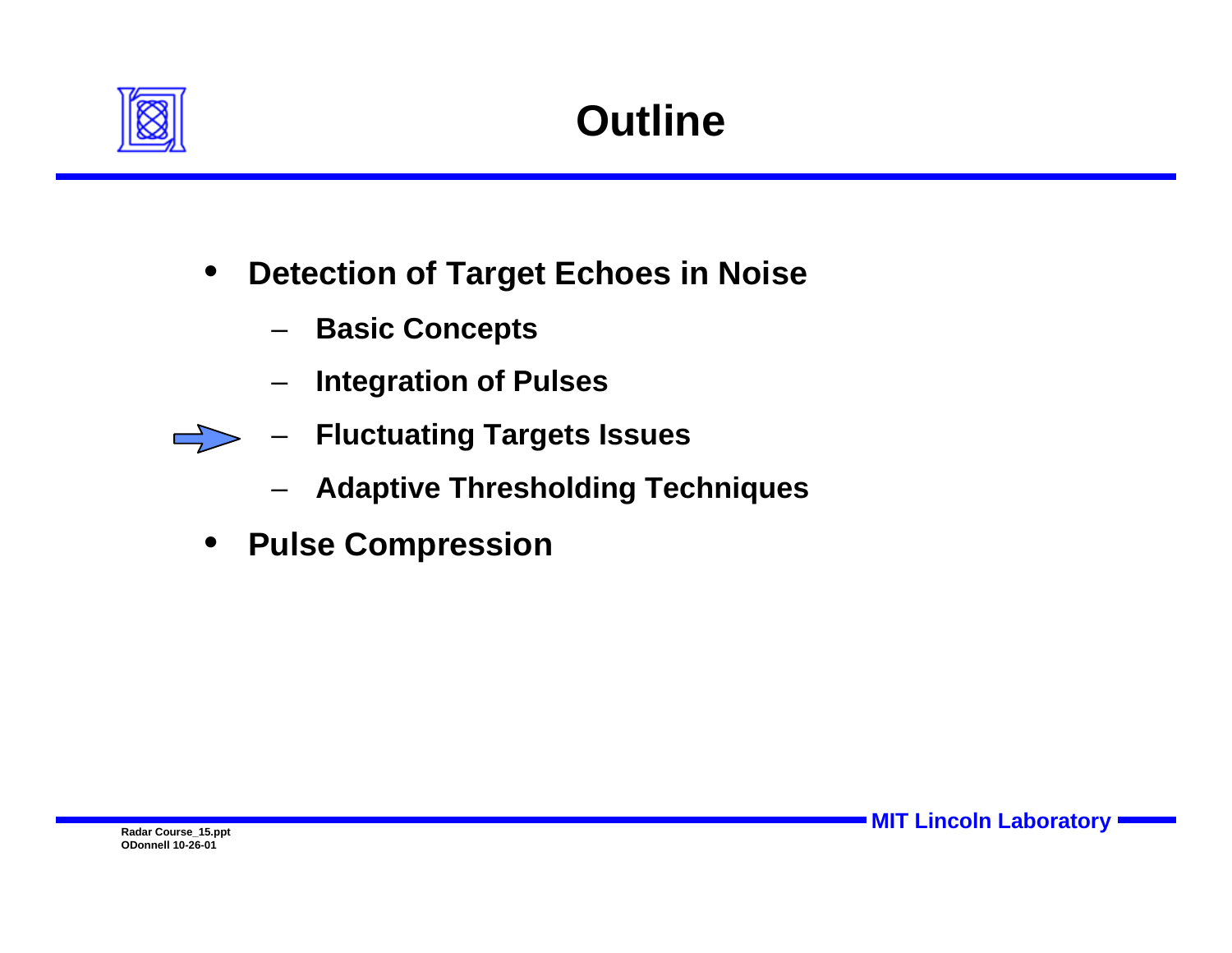

#### **Target Fluctuations Swerling Models**

#### **Fluctuation Interval**



Radar Course\_16.ppt **Radar Course\_16.ppt**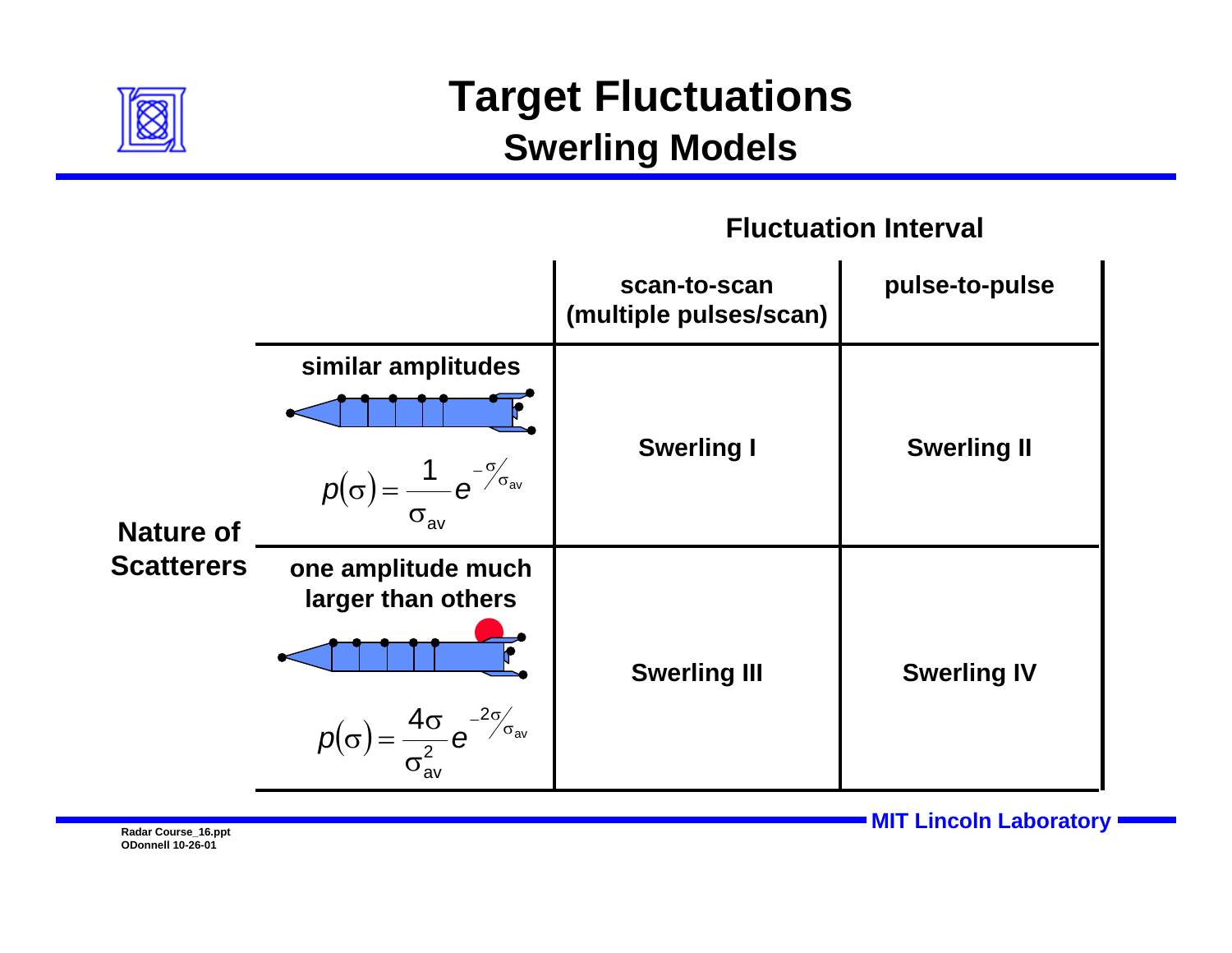

# **RCS Variability for Different Target Models**



**321-00400DPC 9/8/2008**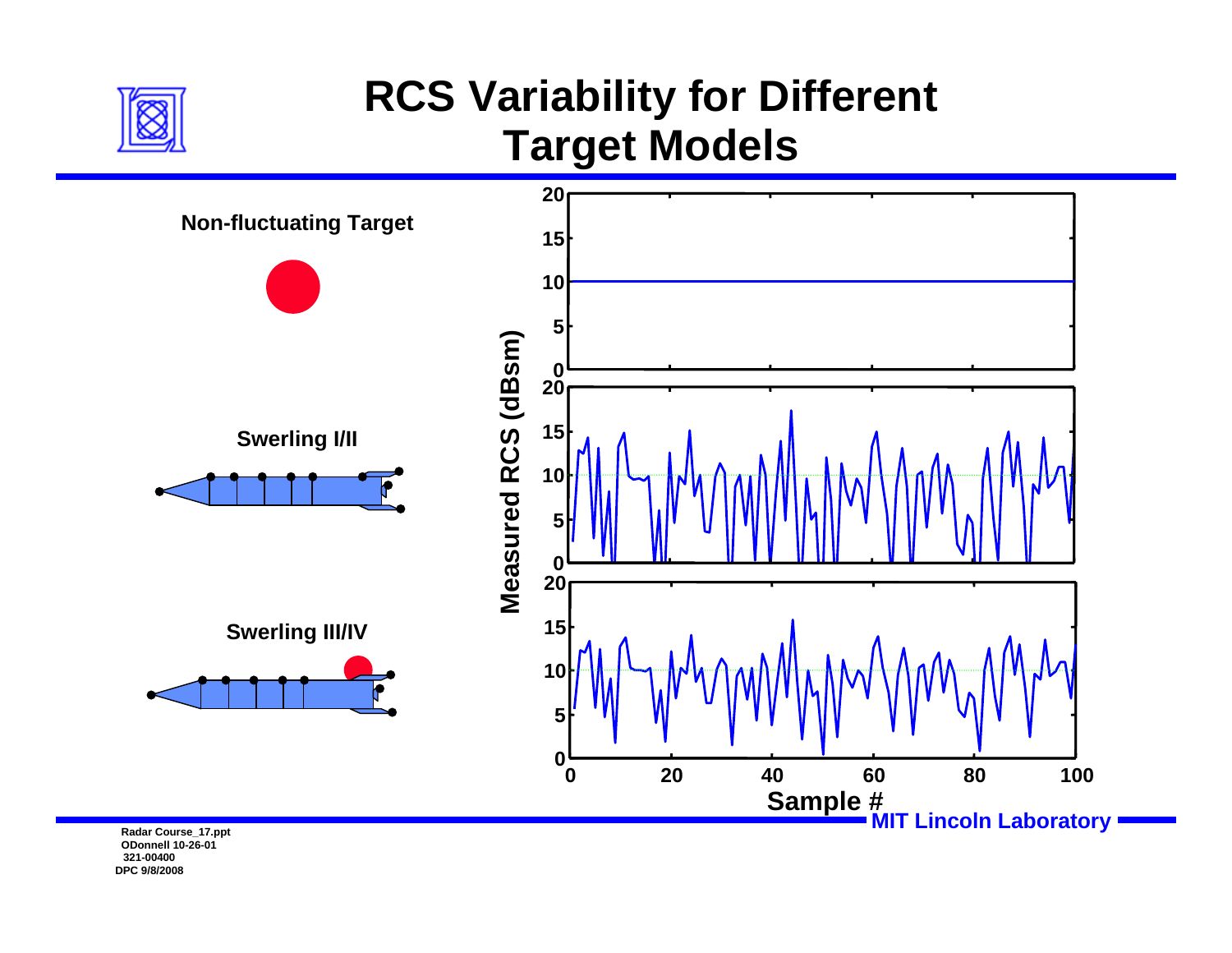

# **Detection Statistics for Fluctuating Targets**

**Single Pulse Detection**



**Fluctuating Targets Require More SNR than Non-fluctuating Targets to Maintain a High Probability of Detection**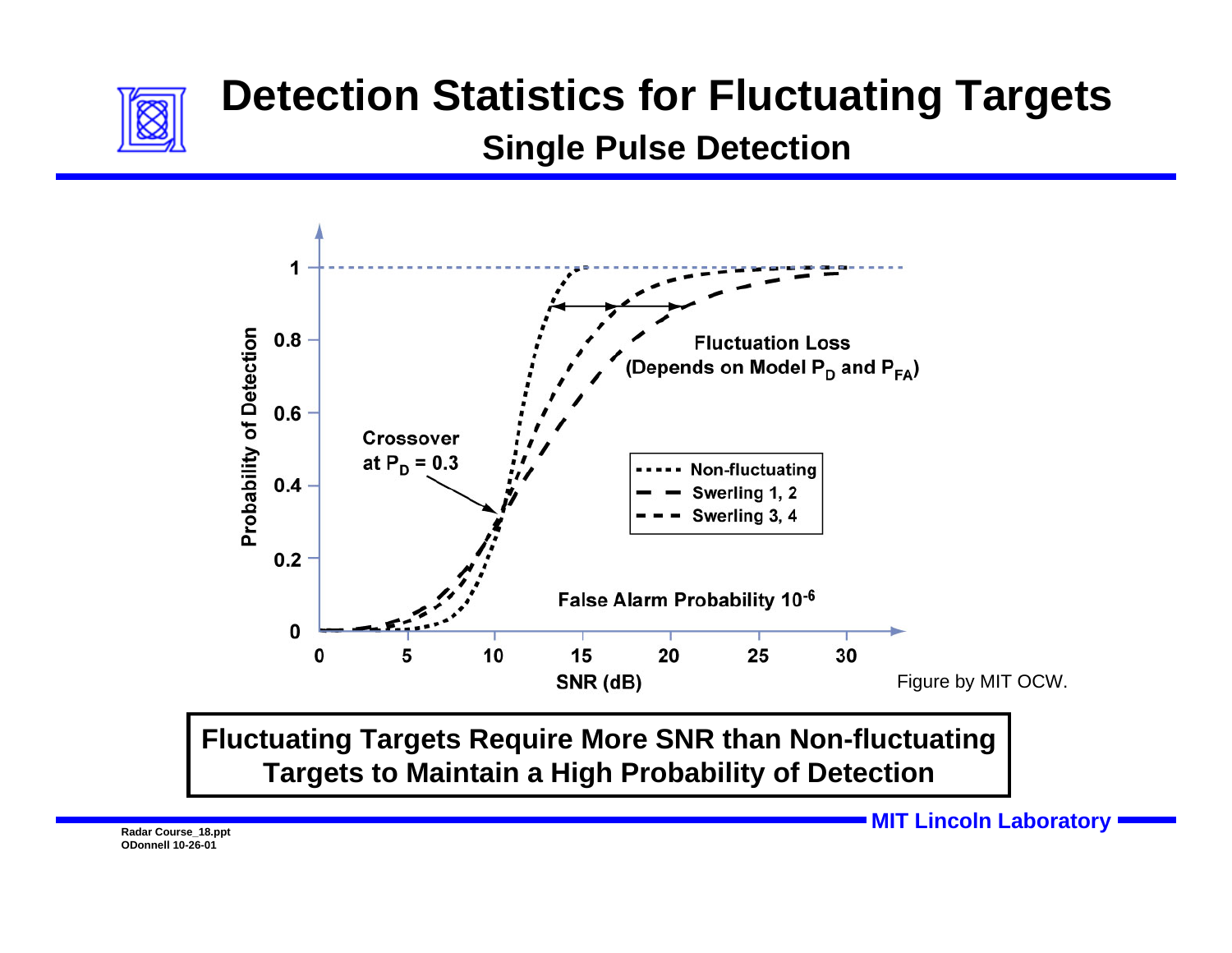

- **Detection of Target Echoes in Noise**
	- **Basic Concepts**
	- **Integration of Pulses**
	- **Fluctuating Targets Issues**
- **Adaptive Thresholding Techniques**
- **Pulse Compression**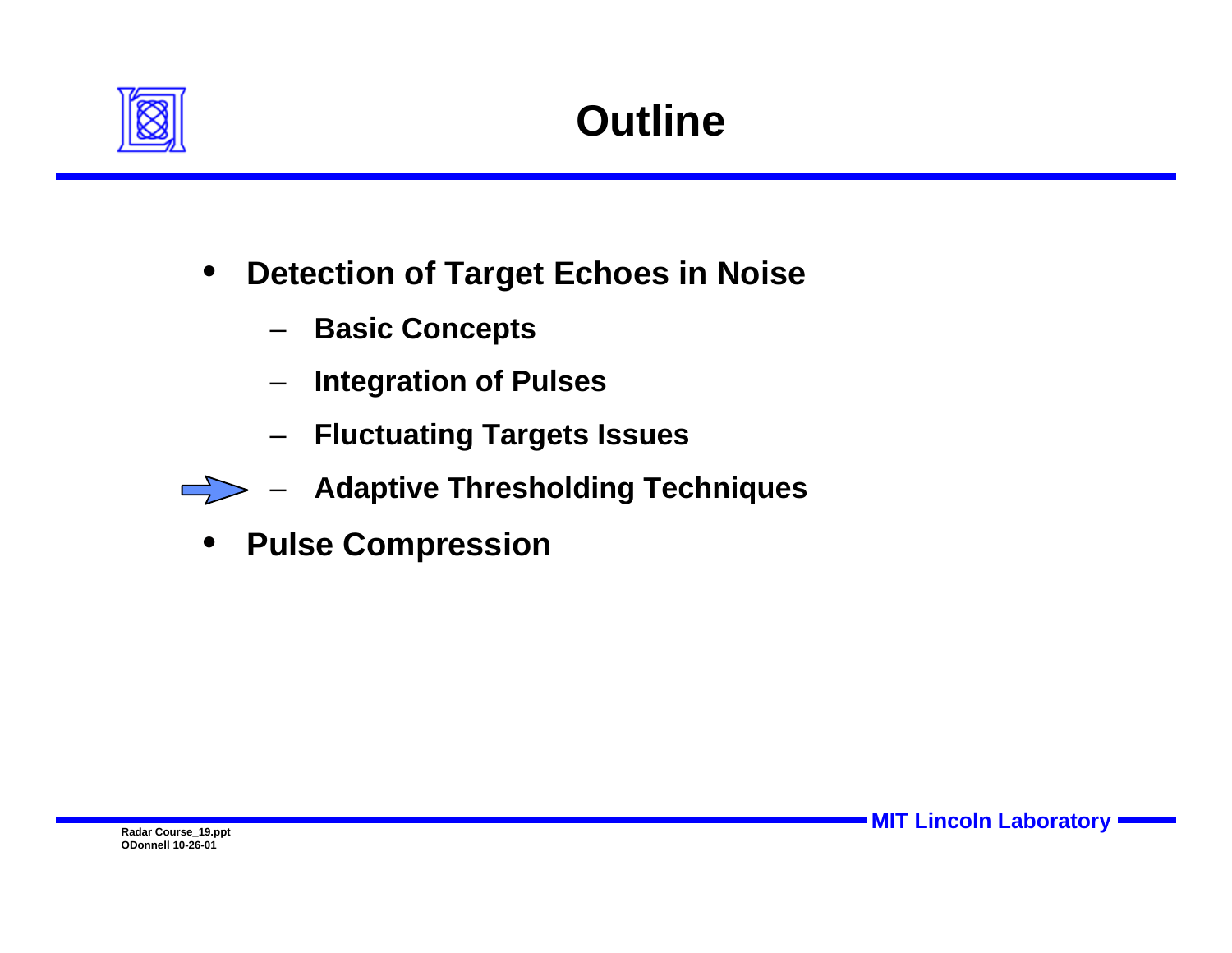

# **Constant False Alarm Rate (CFAR) Thresholding**

- **Problem: Must know (or estimate) noise floor to set threshold**
- **Solution: Estimate noise floor using noise-only samples**
	- **Adaptive thresholding**
- **CFAR thresholding:**

**test cellnoise floor estimate> threshold**

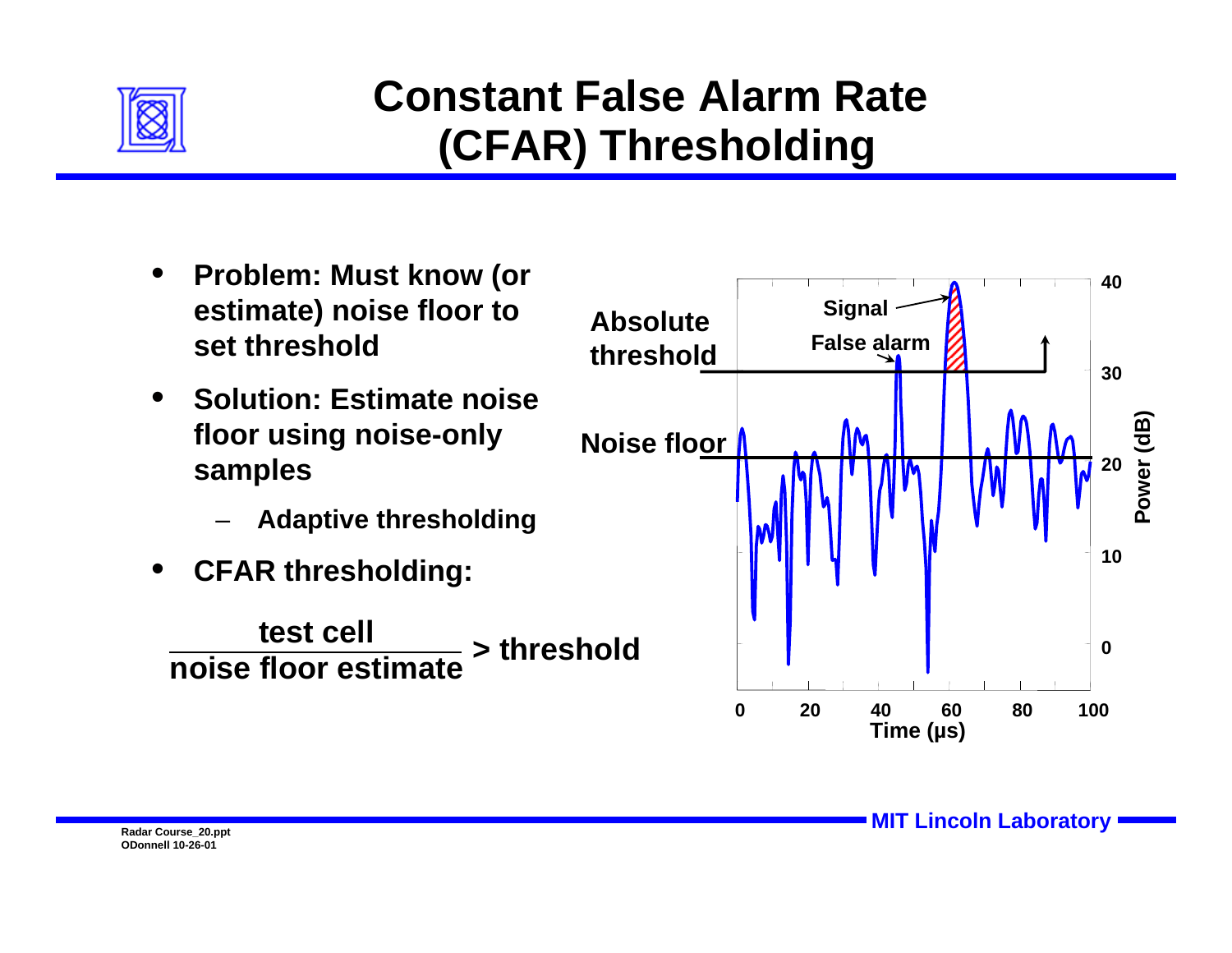

• **Use mean value of surrounding range cells to determine threshold for cell under test**



• **Nearby targets can raise threshold and suppress detection**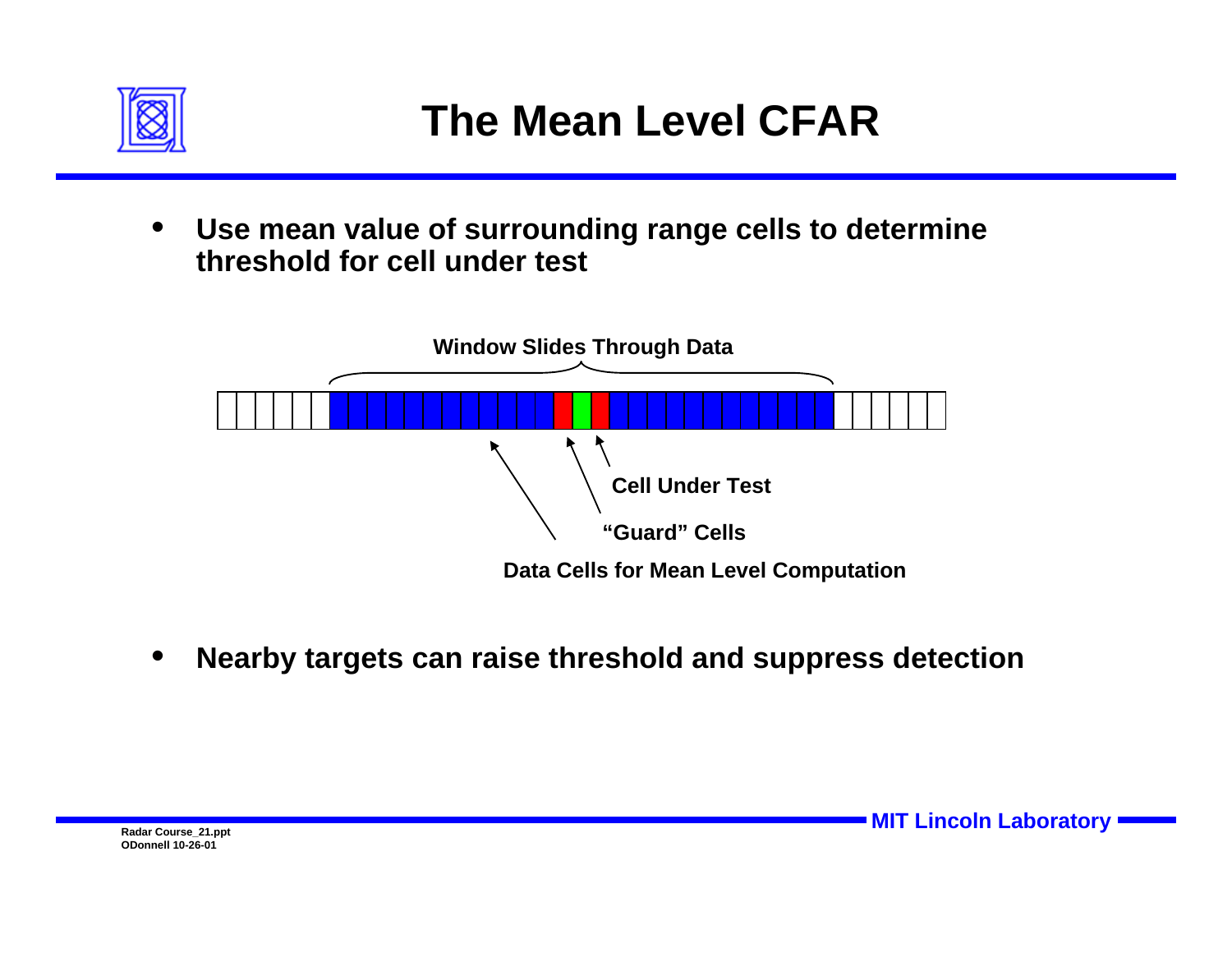



**MIT Lincoln Laboratory Radar Course\_22.ppt**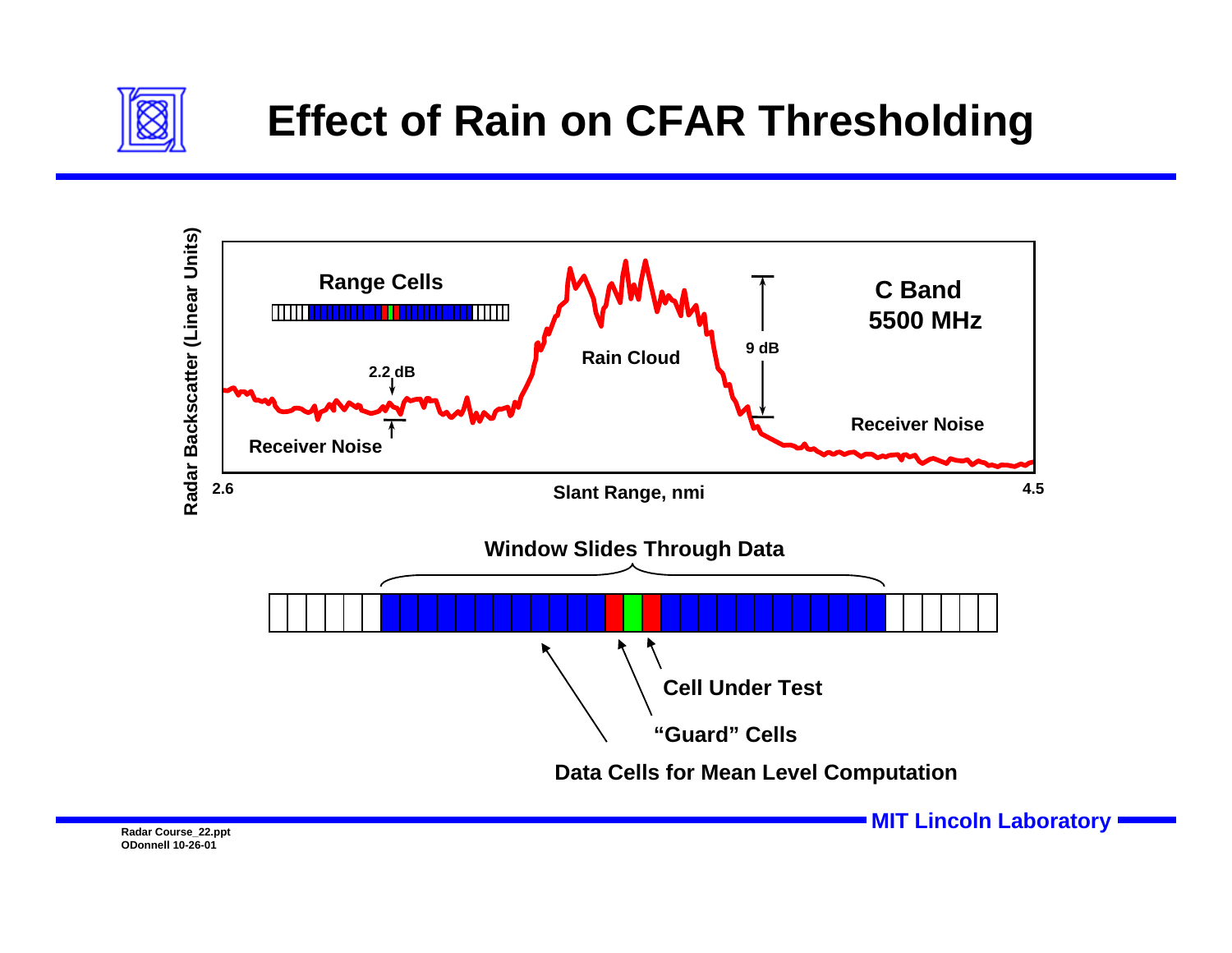

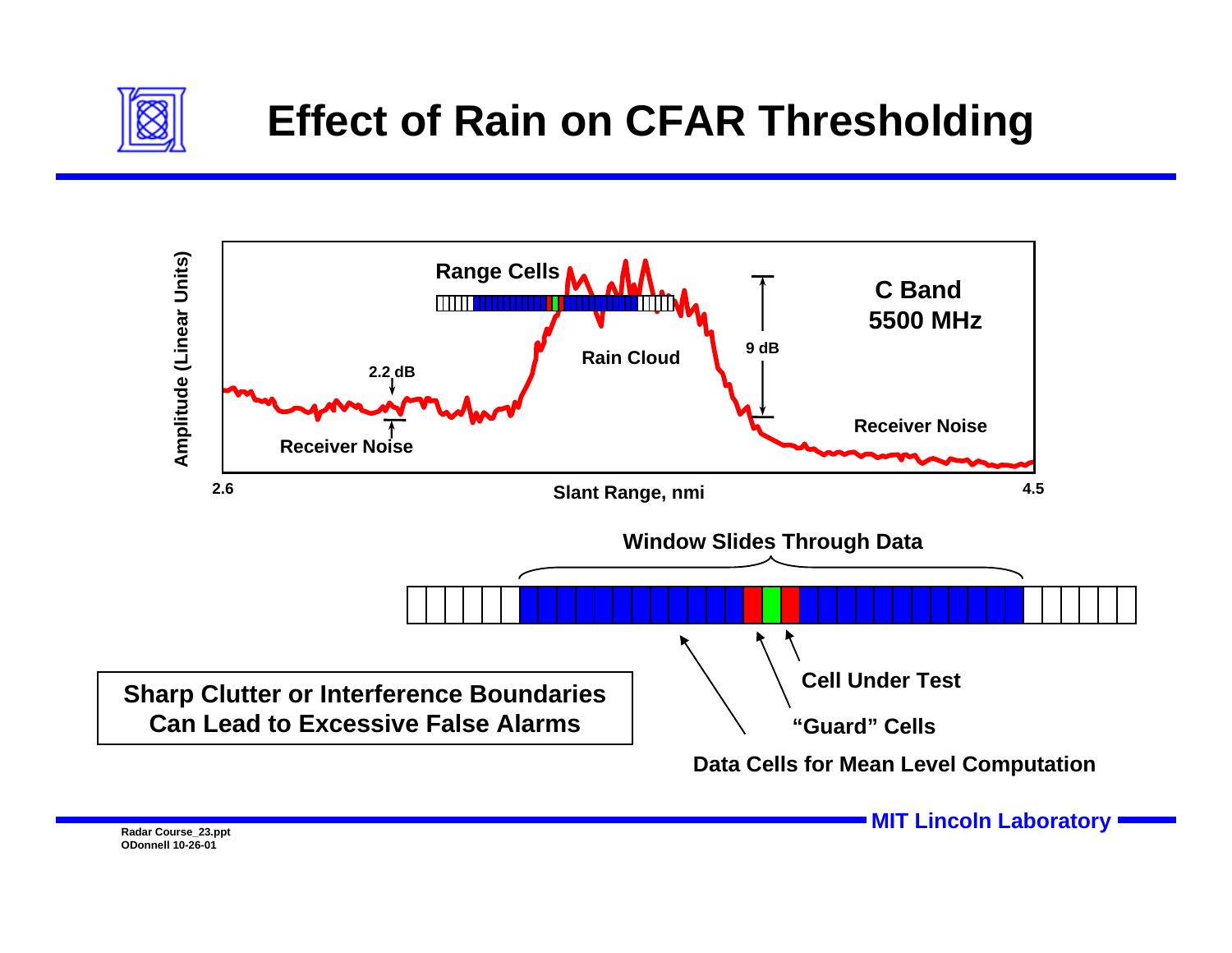

- **Find mean value of N/2 cells before and after test cell separately**
- **Use larger noise estimate to determine threshold**



- **Helps reduce false alarms near sharp clutter or interference boundaries**
- **Nearby targets still raise threshold and suppress detection**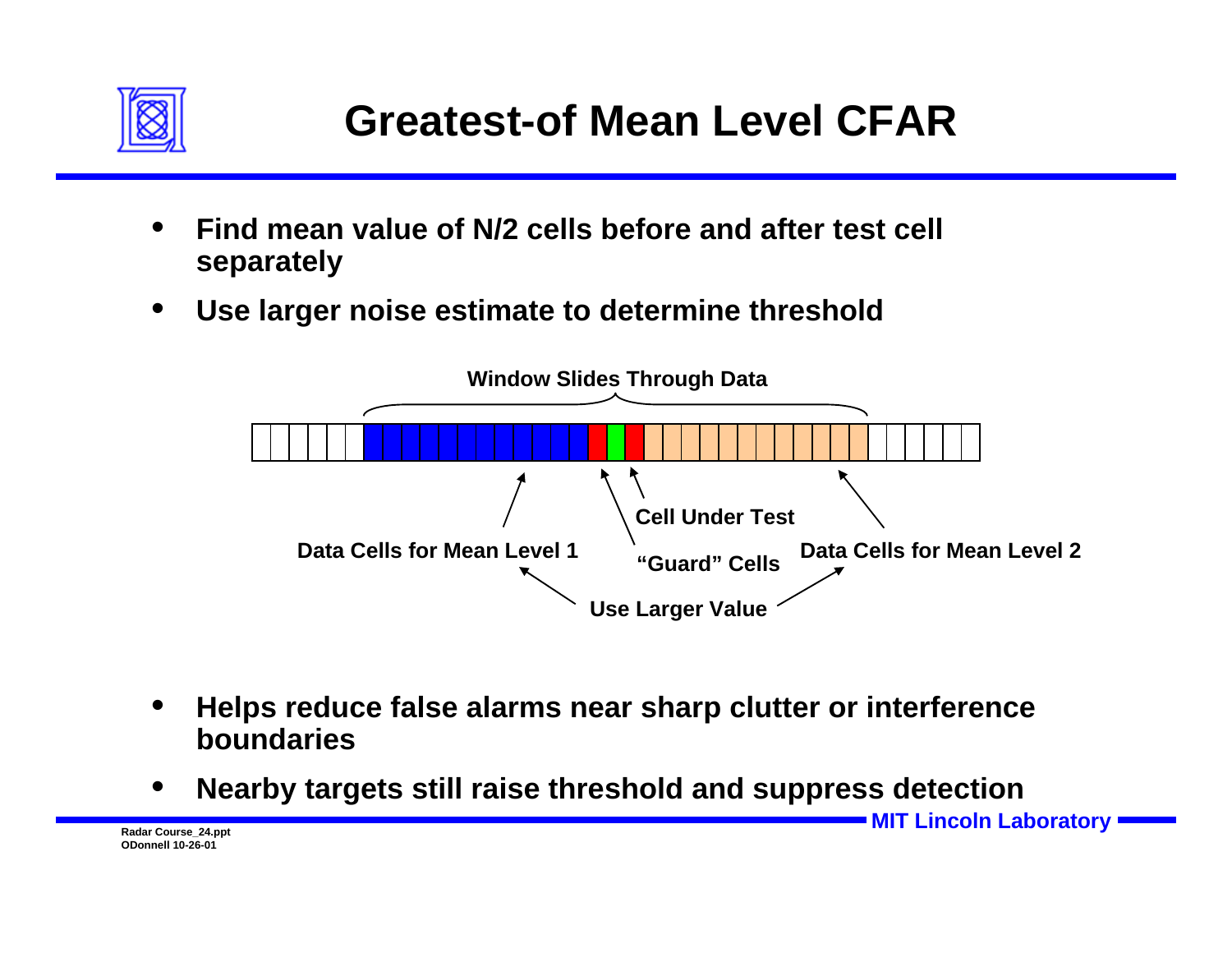

• **Detection of Target Echoes in Noise**



- **Pulse Compression**
	- **Introduction**
	- **Phase Coded Waveforms**
	- **Linear Frequency Modulation Waveforms**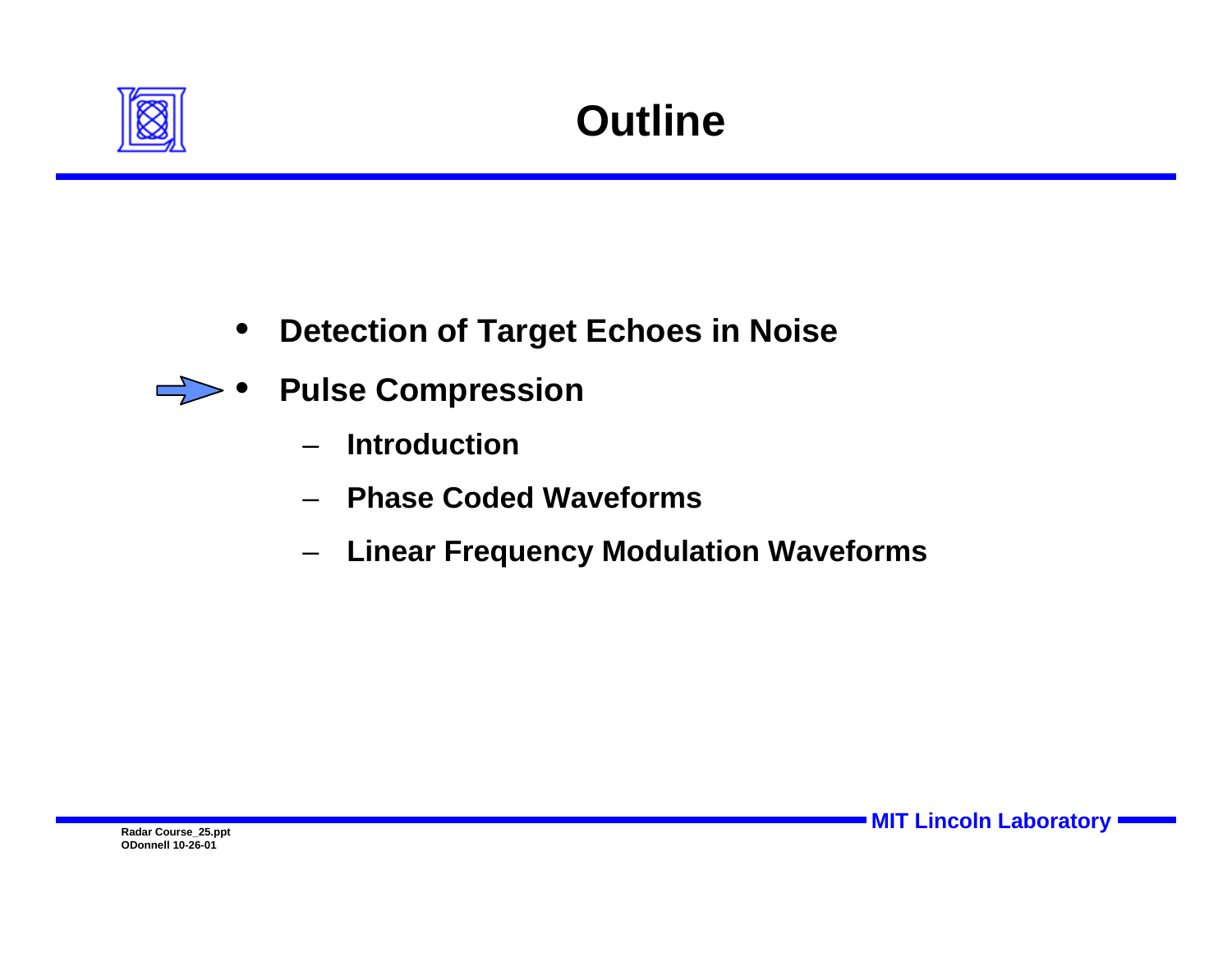

# **Pulsed CW Radar Fundamentals**

**Range Resolution**

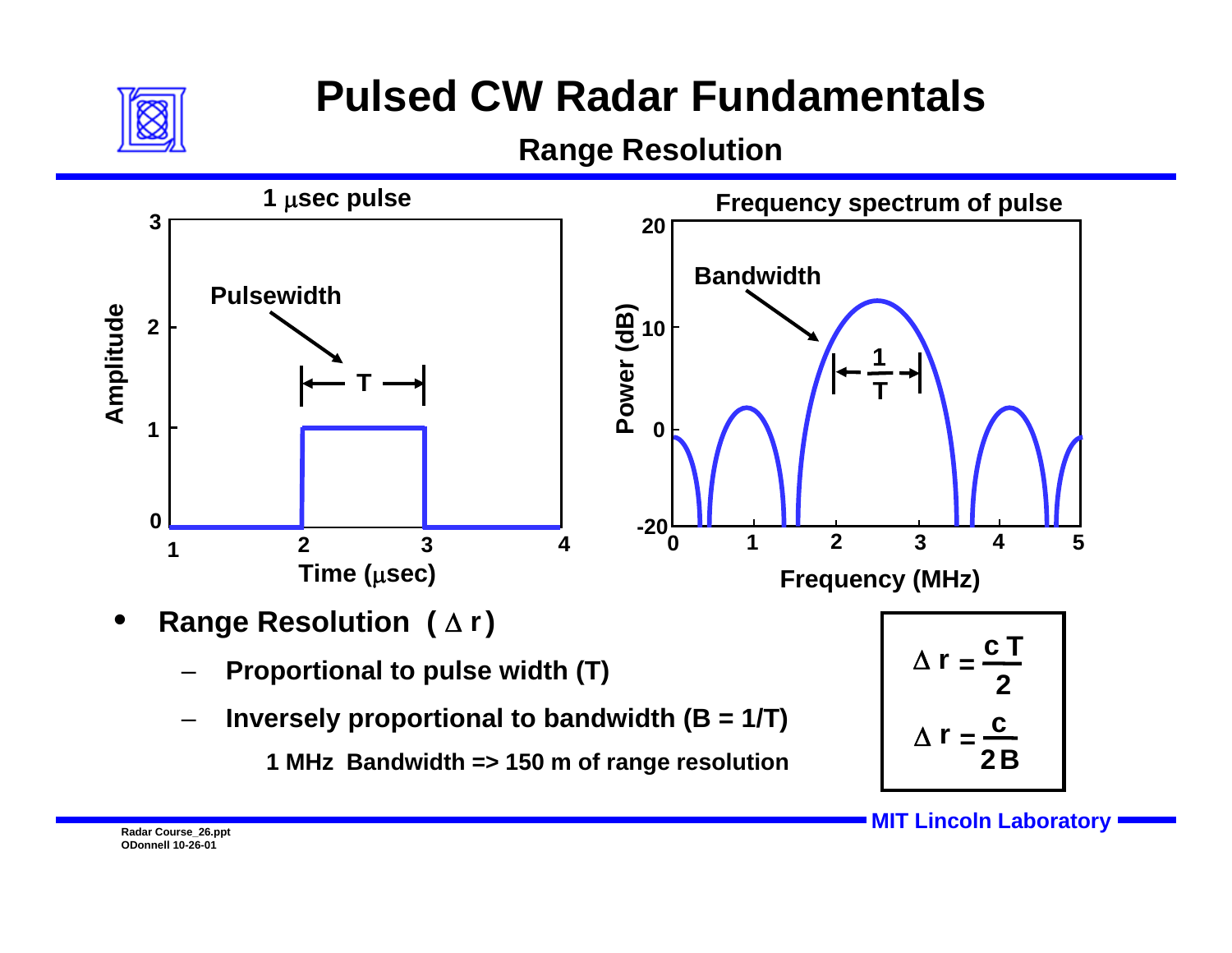

#### **Pulse Width, Bandwidth and Resolution for a Square Pulse**

**Resolution: Pulse Length is Larger than Target Length** 

**Cannot Resolve Features Along the Target**



**Pulse Length is Smaller than Target Length**

**Can Resolve Features Along the Target**



**Shorter Pulses have Higher Bandwidth and Better Resolution**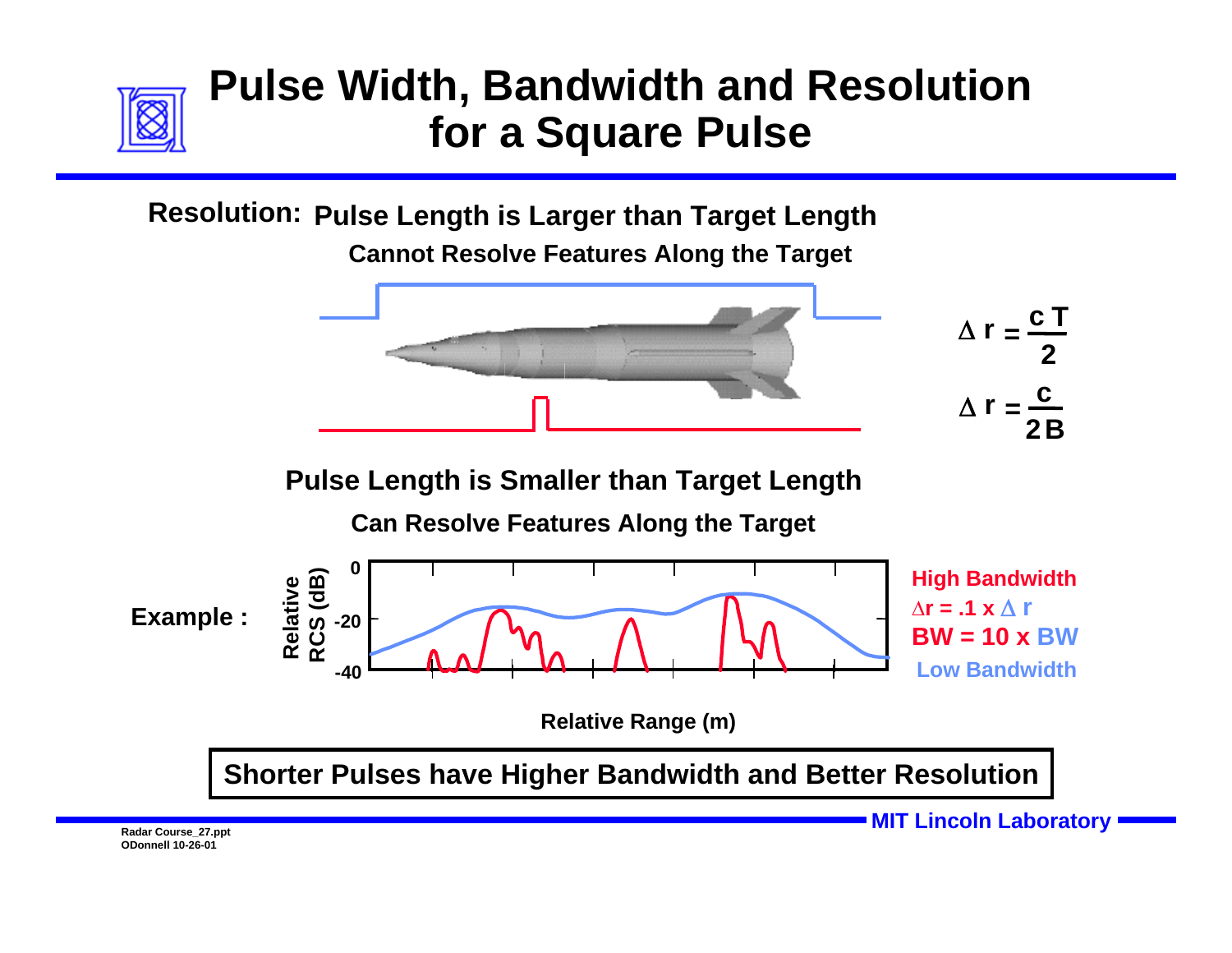

- **Hard to get "good" average power and resolution at the same time using a pulsed CW system**
	- **Higher average power is proportional to pulse width**
	- **Better resolution is inversely proportional to pulse width**
- **A long pulse can have the same bandwidth (resolution) as a short pulse if the long pulse is modulated in frequency or phase**
- **These pulse compression techniques allow a radar to simultaneously achieve the energy of a long pulse and the resolution of a short pulse**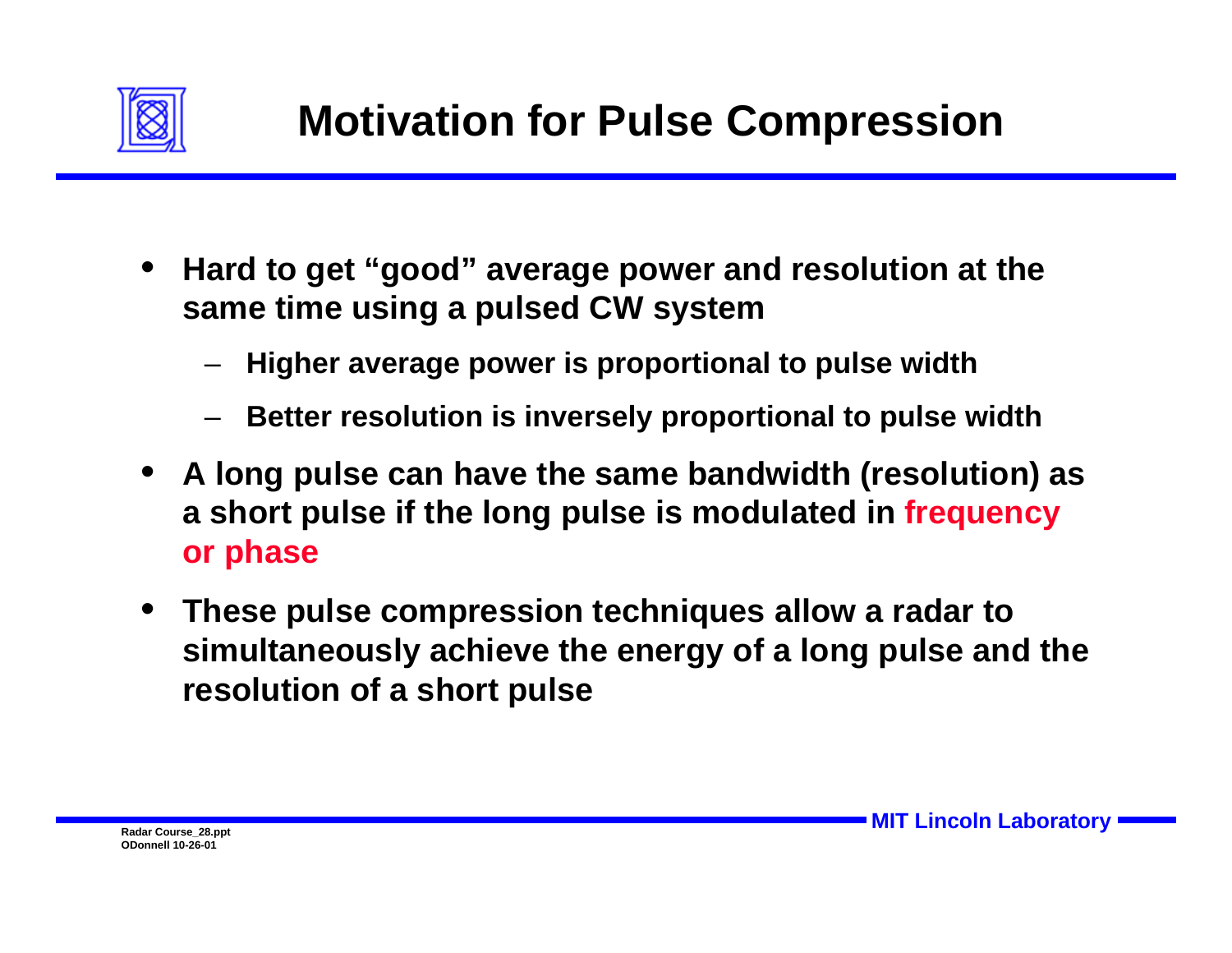

#### **Matched Filter Concept**



– **For rectangular pulse, matched filter is a simple pass band filter**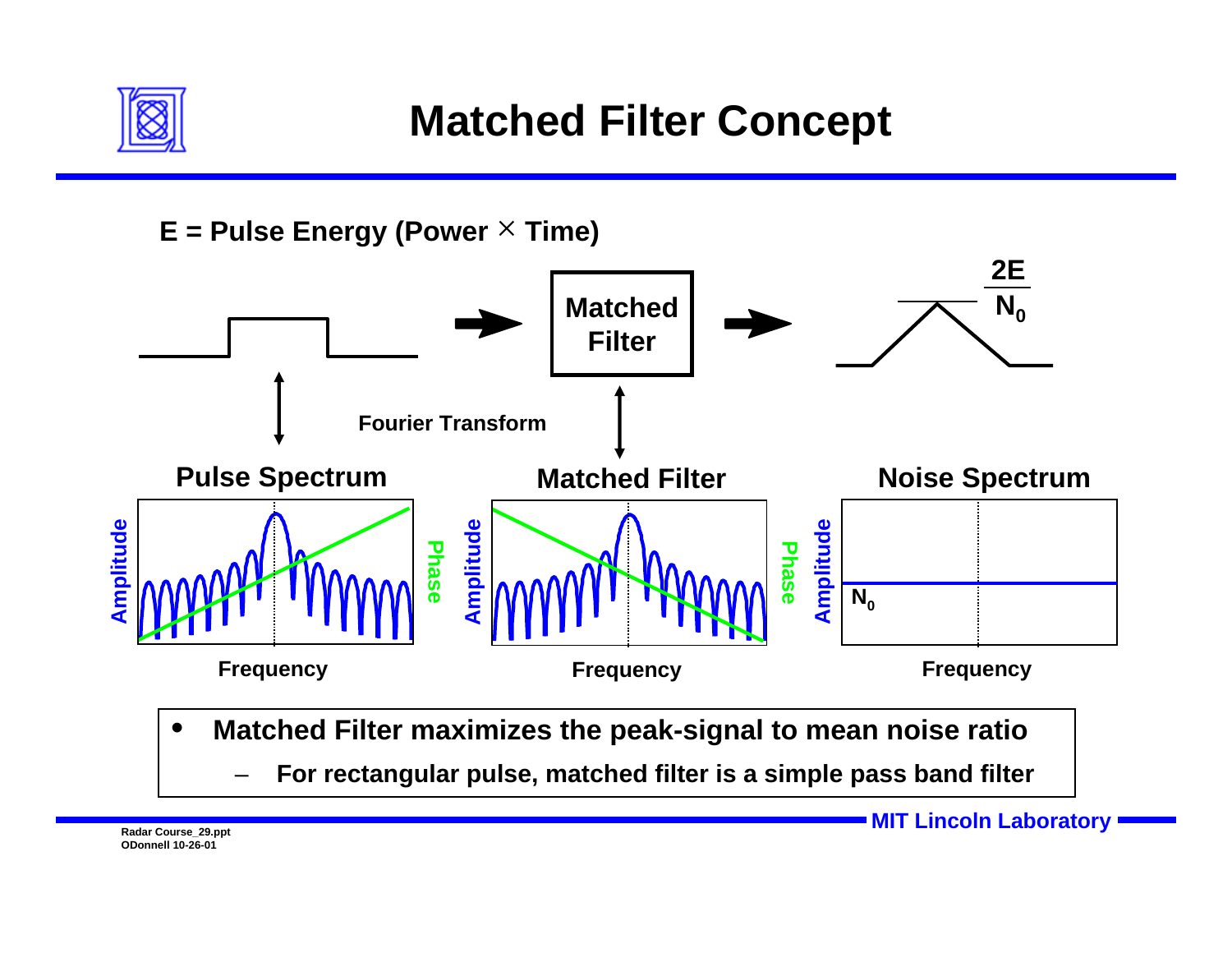

- **Resolution of a short pulse can be achieved by modulating a long pulse, increasing the time-bandwidth product**
- **Signal must be processed on return to "pulse compress"**

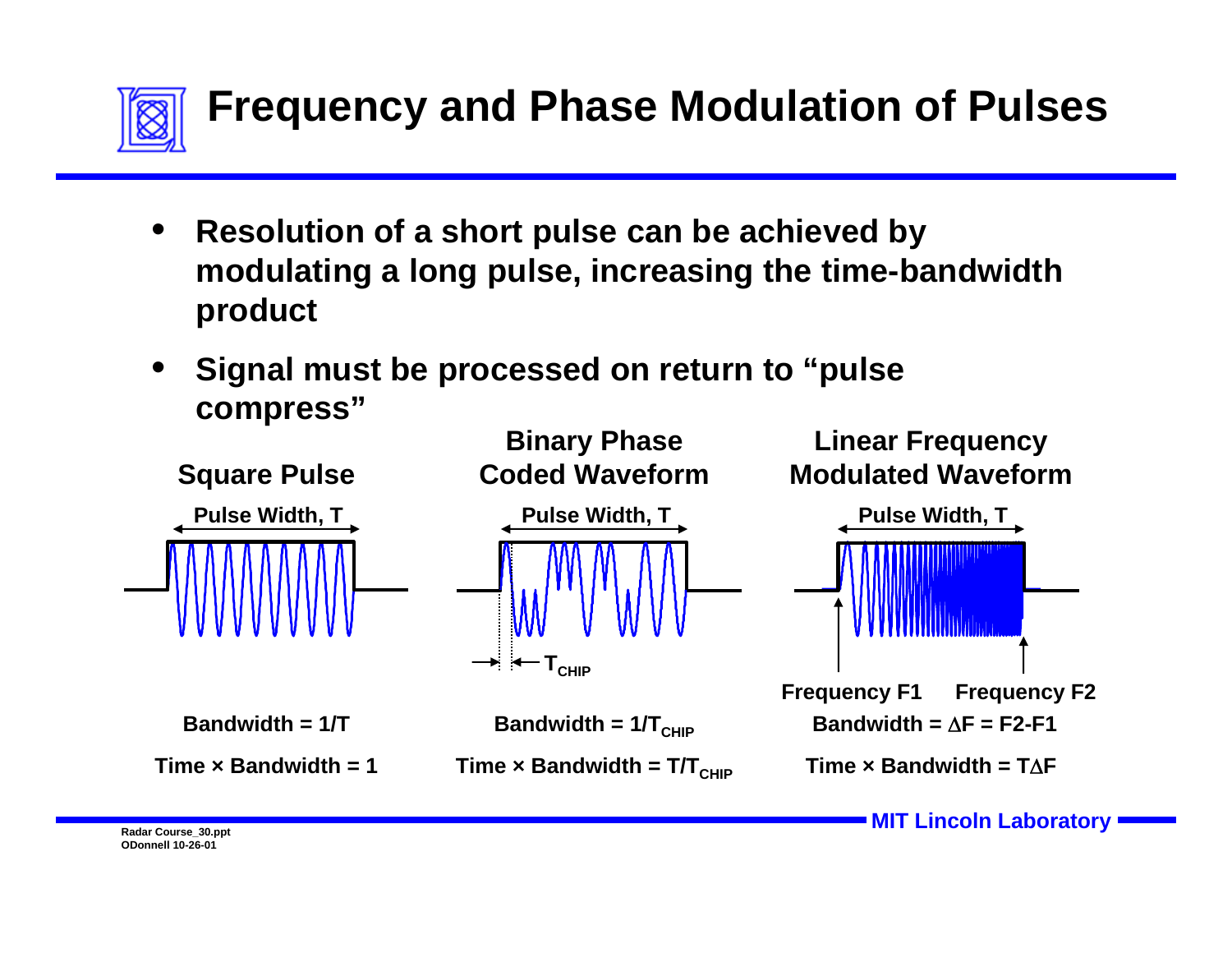



- **Changes in phase can be used to increase the signal bandwidth of a long pulse**
- **A pulse of duration T is divided into N** sub-pulses of duration T<sub>CHIP</sub>
- **The phase of each sub-pulse is changed or not changed, according to a binary phase code**
- **Phase changes 0 or** π **radians (+ or -)**
- **Pulse compression filter output will be a compressed pulse of width T<sub>CHIP</sub> and a peak N times that of the uncompressed pulse**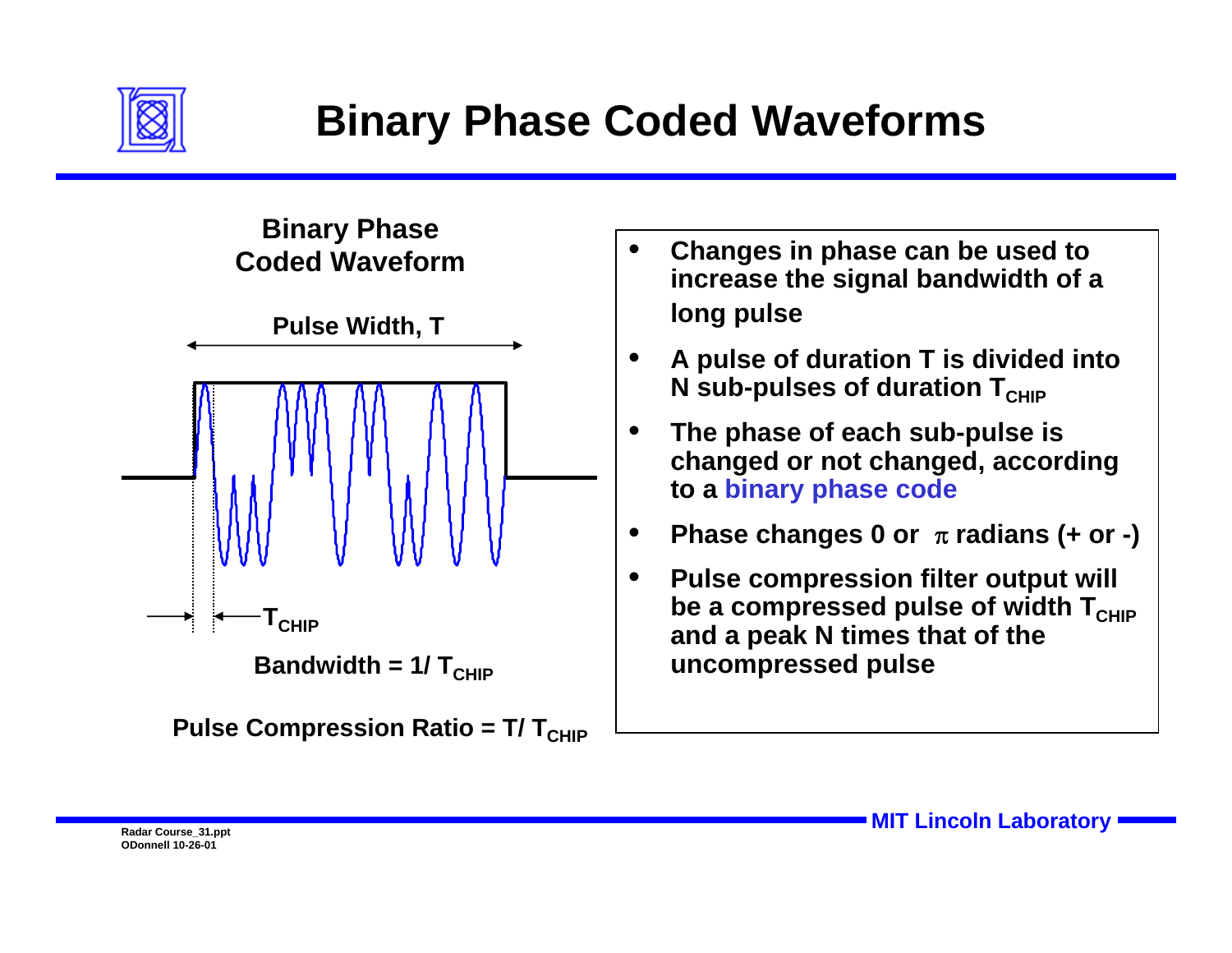



- **Convolution process:** 
	- **Move digitized pulses by each other, in steps**
	- **When data overlaps, multiply samples and sum them up**

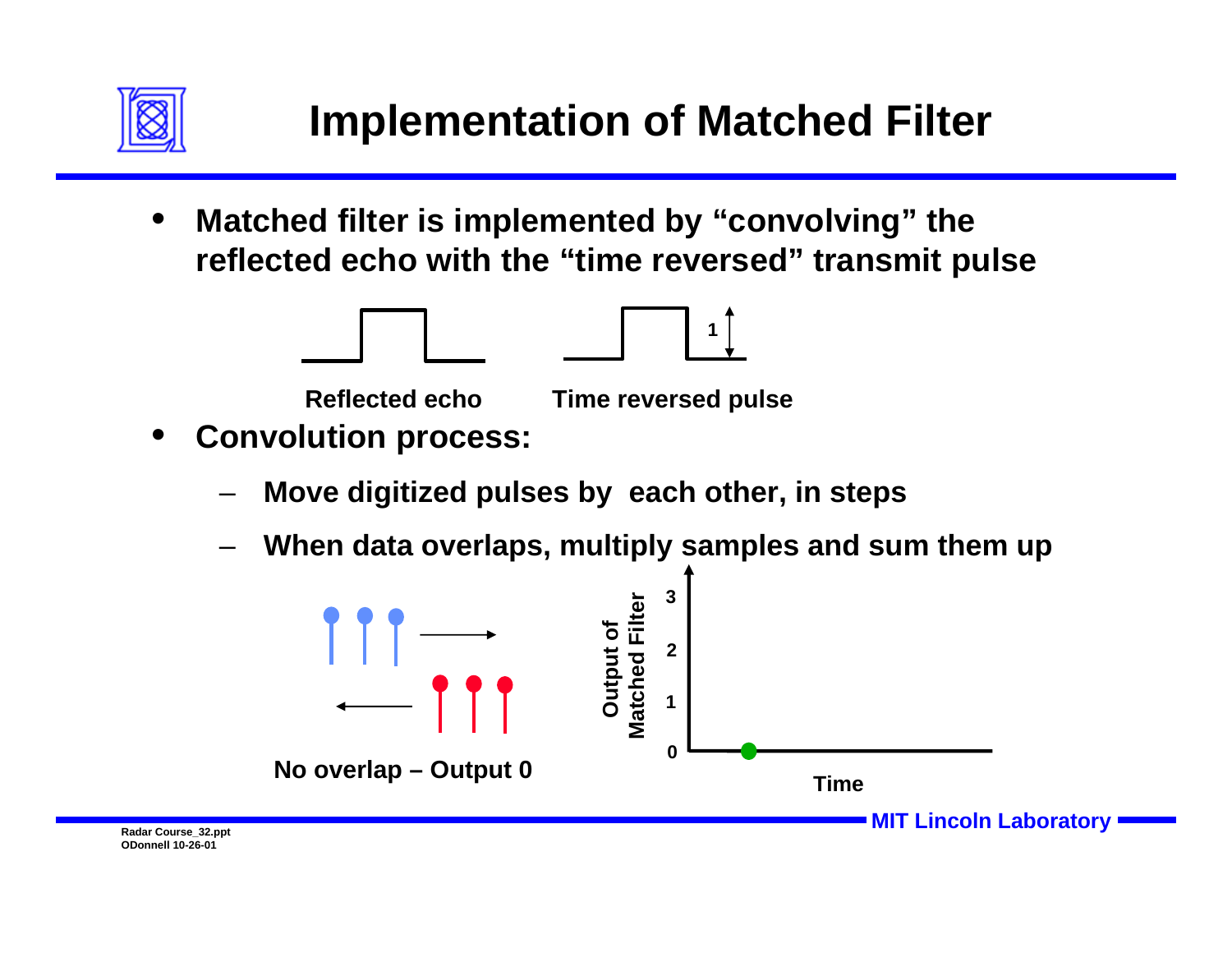



- **Convolution process:** 
	- **Move digitized pulses by each other, in steps**
	- **When data overlaps, multiply samples and sum them up**

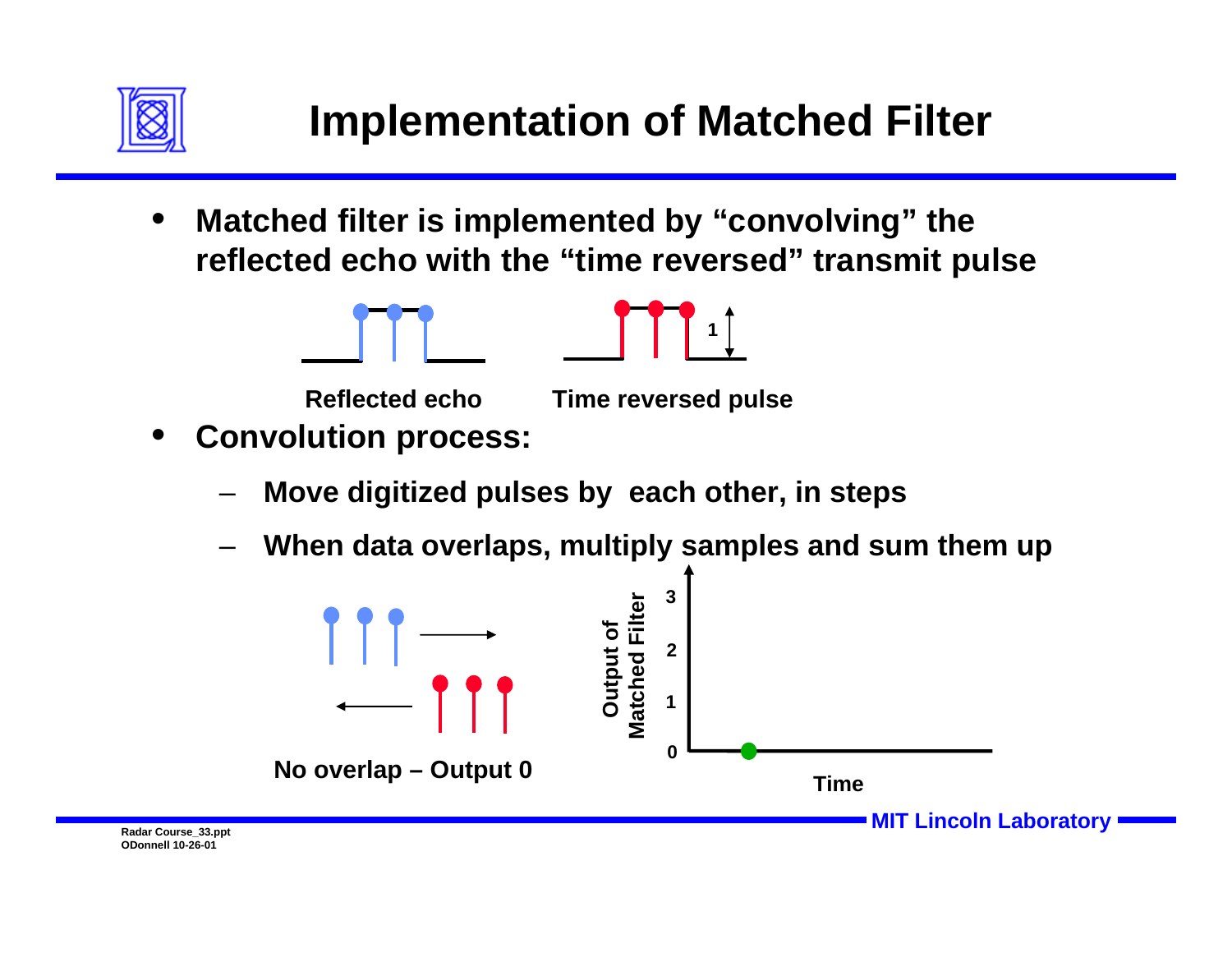



- **Convolution process:** 
	- **Move digitized pulses by each other, in steps**
	- **When data overlaps, multiply samples and sum them up**

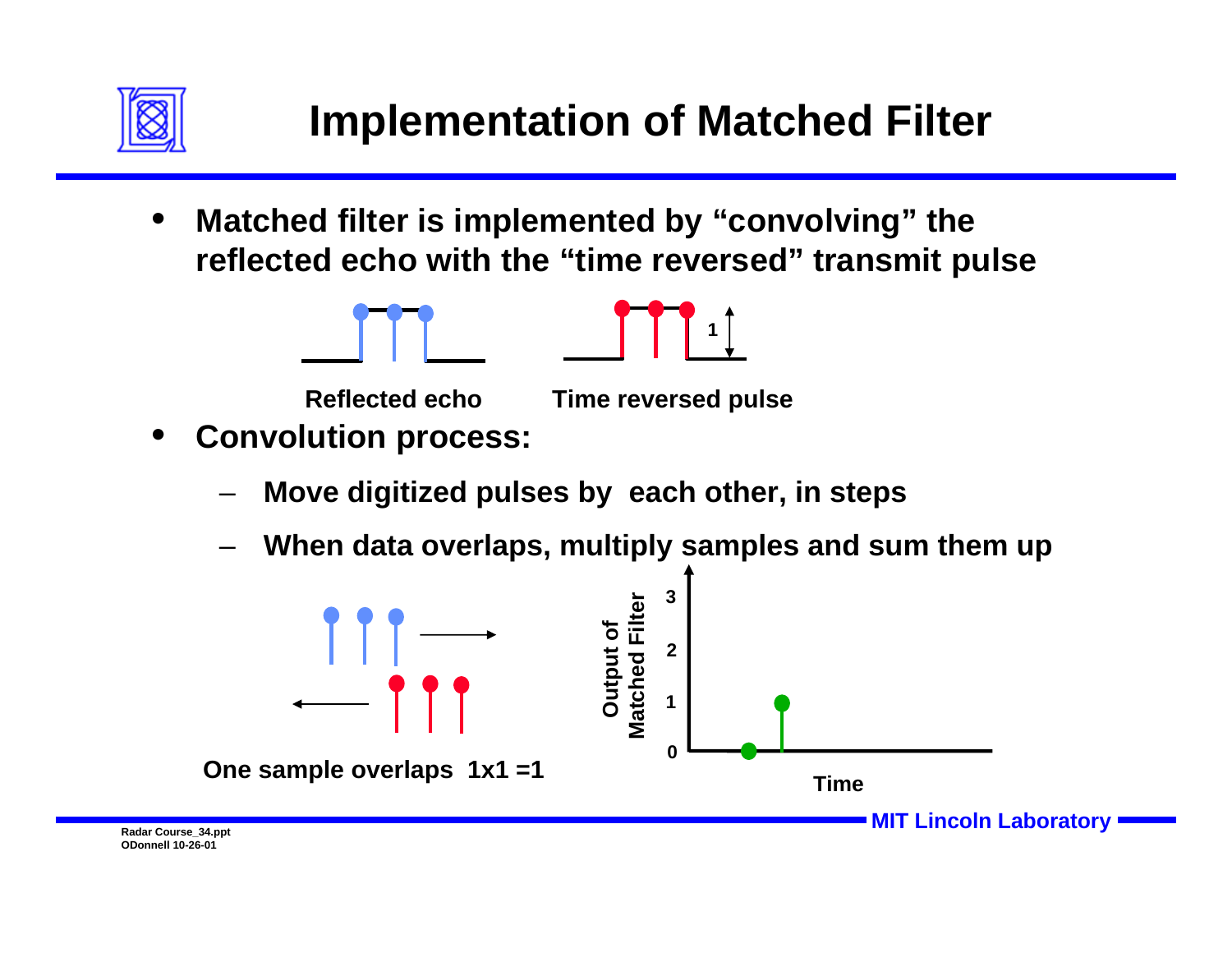



- **Convolution process:** 
	- **Move digitized pulses by each other, in steps**
	- **When data overlaps, multiply samples and sum them up**

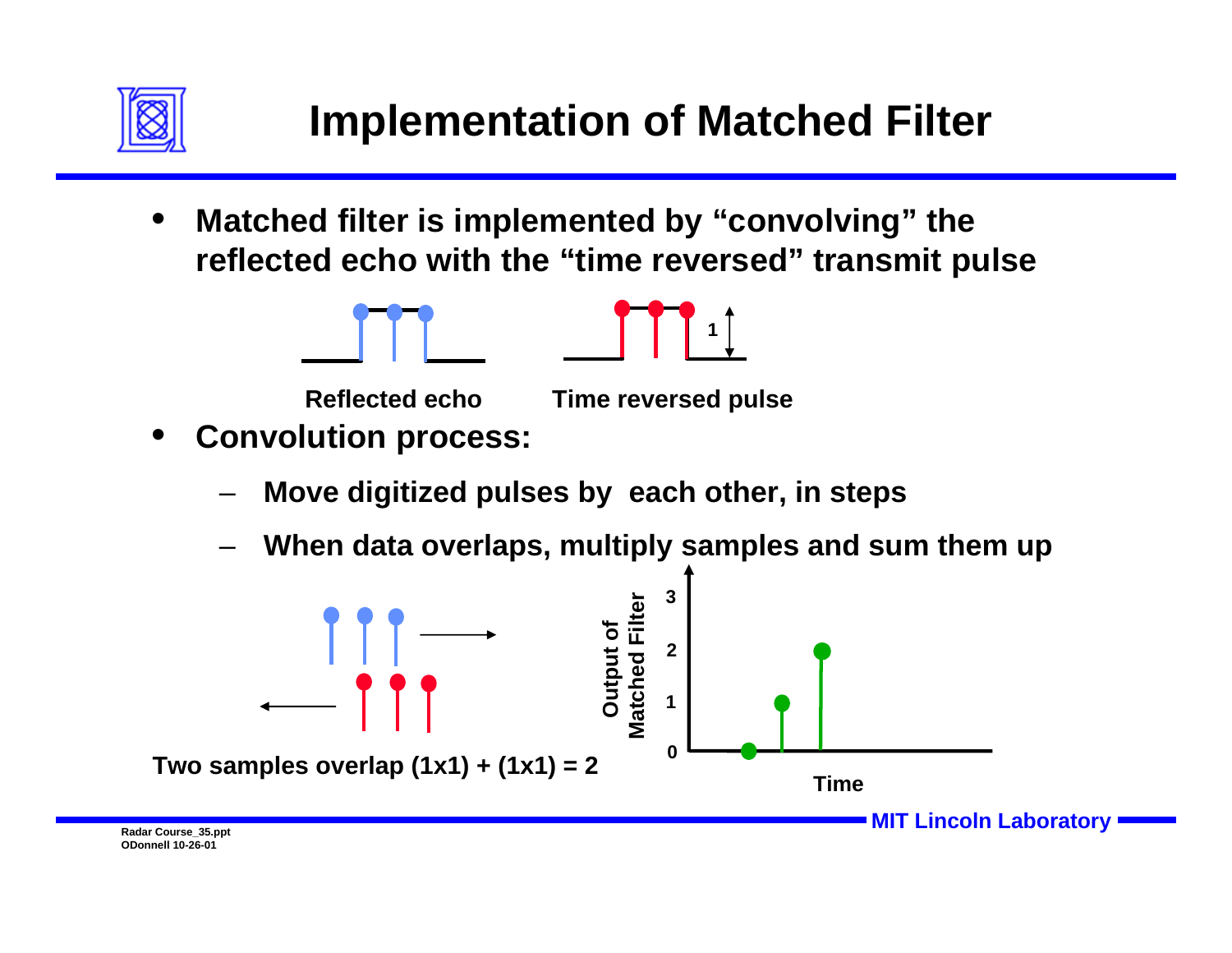



- **Convolution process:** 
	- **Move digitized pulses by each other, in steps**
	- **When data overlaps, multiply samples and sum them up**

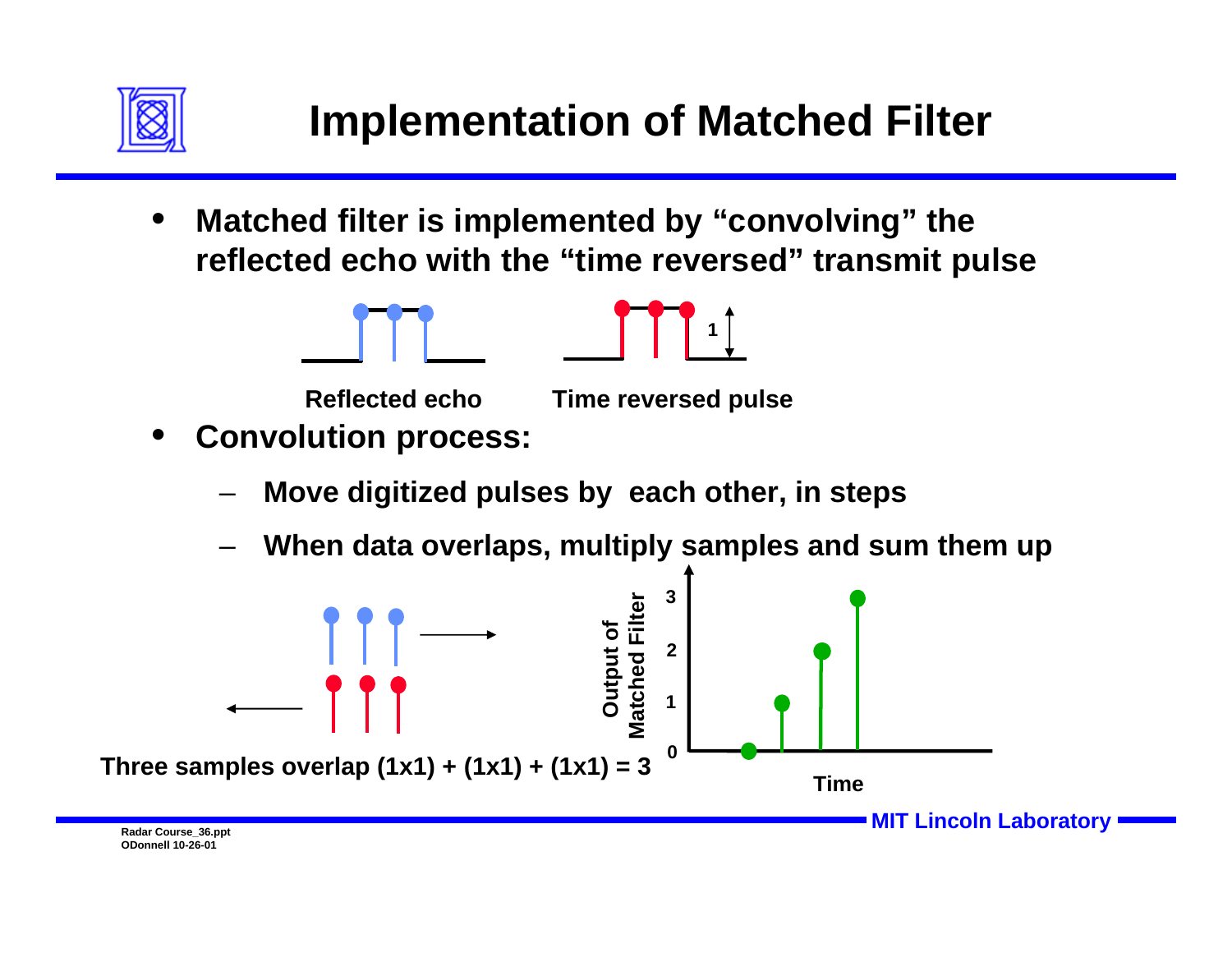



- **Convolution process:** 
	- **Move digitized pulses by each other, in steps**
	- **When data overlaps, multiply samples and sum them up**

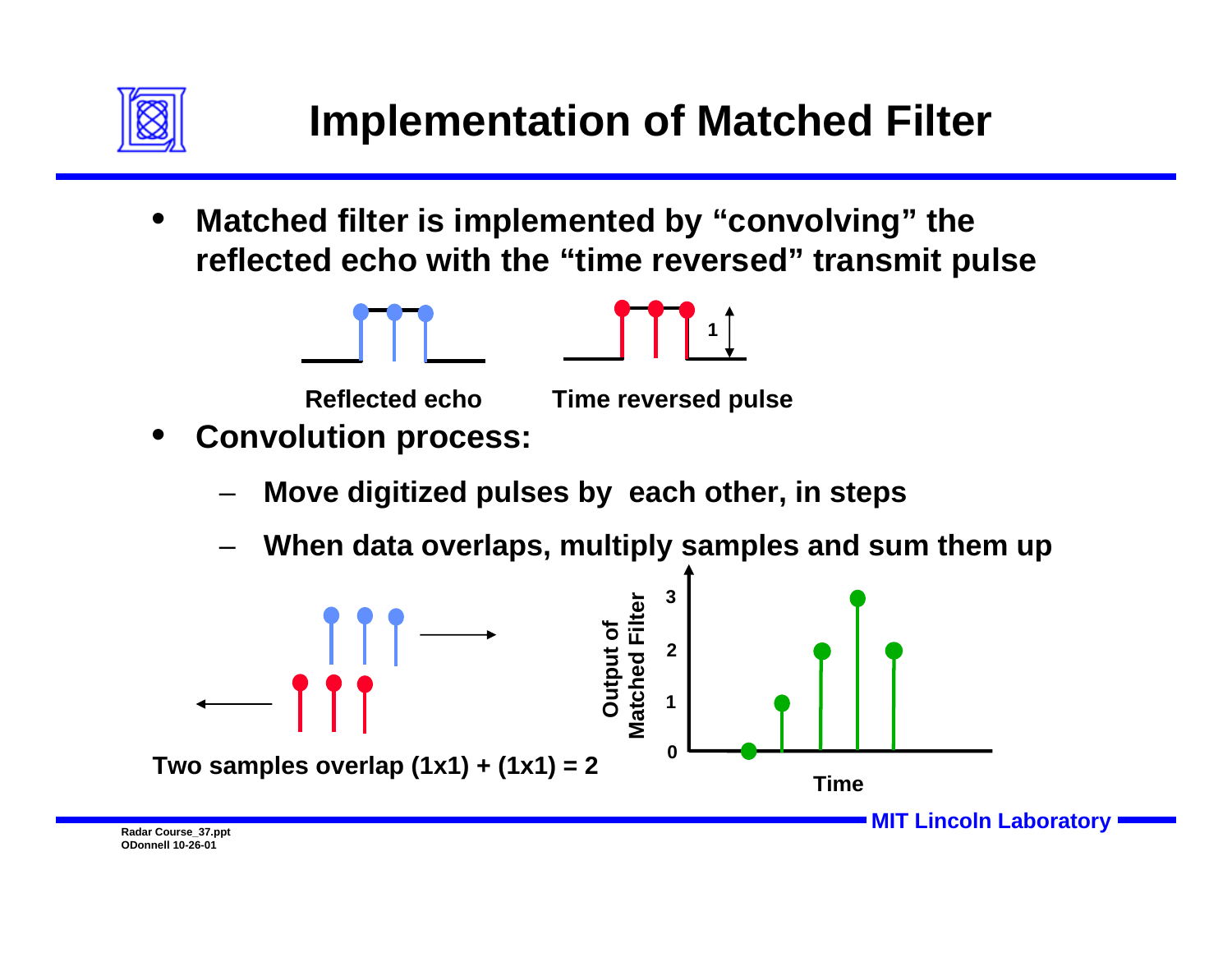



- **Convolution process:** 
	- **Move digitized pulses by each other, in steps**
	- **When data overlaps, multiply samples and sum them up**

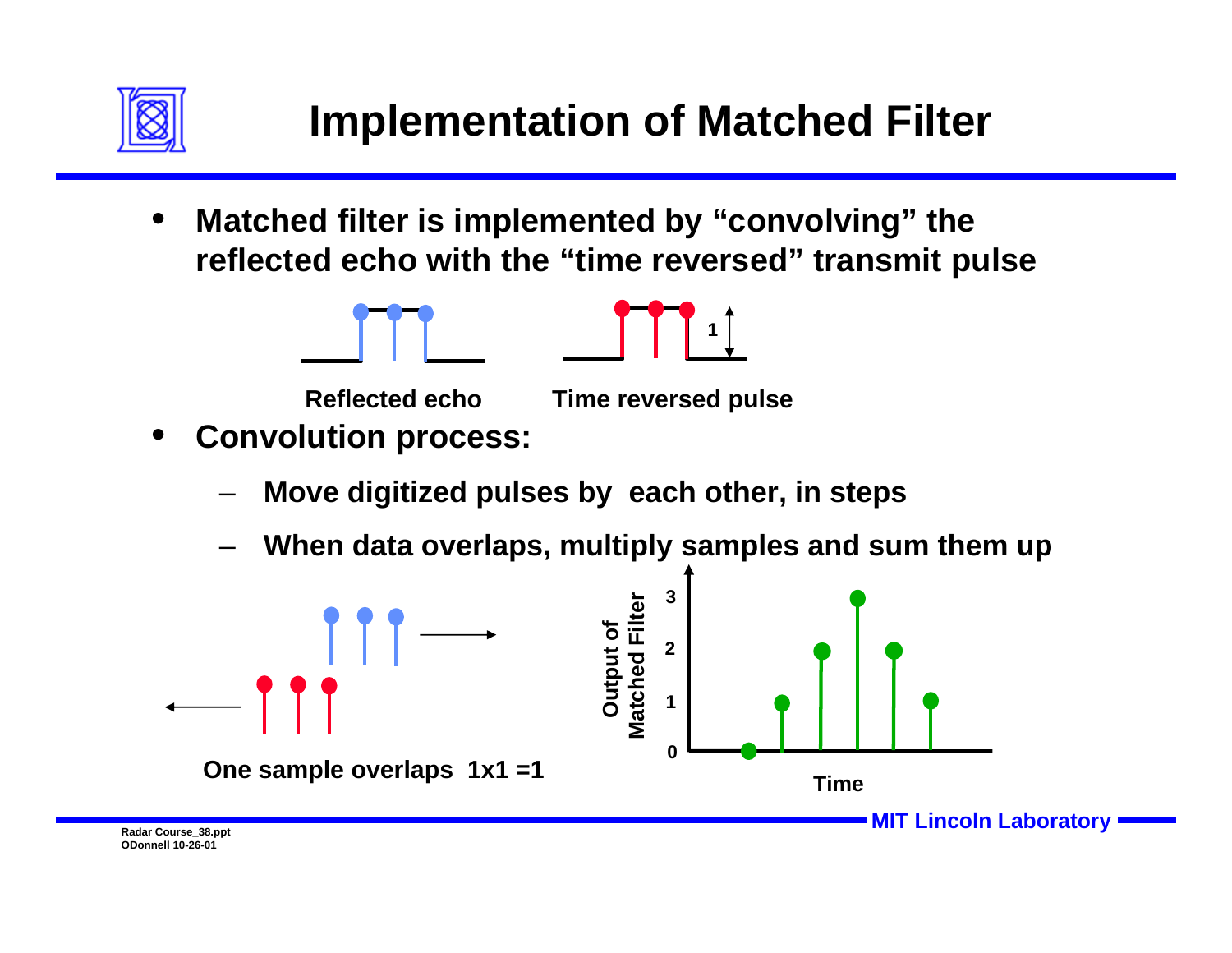



- **Convolution process:** 
	- **Move digitized pulses by each other, in steps**
	- **When data overlaps, multiply samples and sum them up**

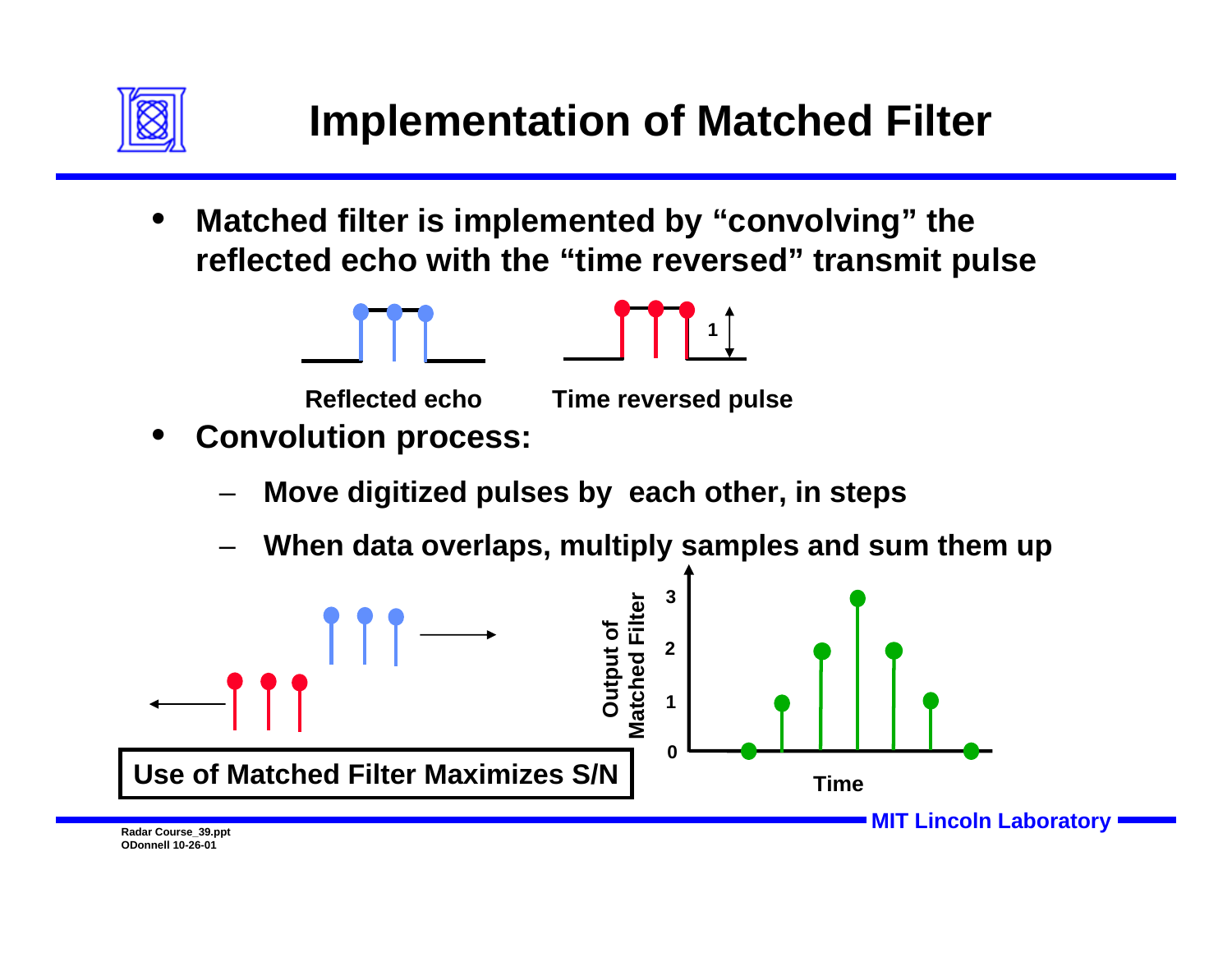

#### **Pulse Compression**

**Binary Phase Modulation Example**



Radar Course\_40.ppt<br>Radar Course\_40.ppt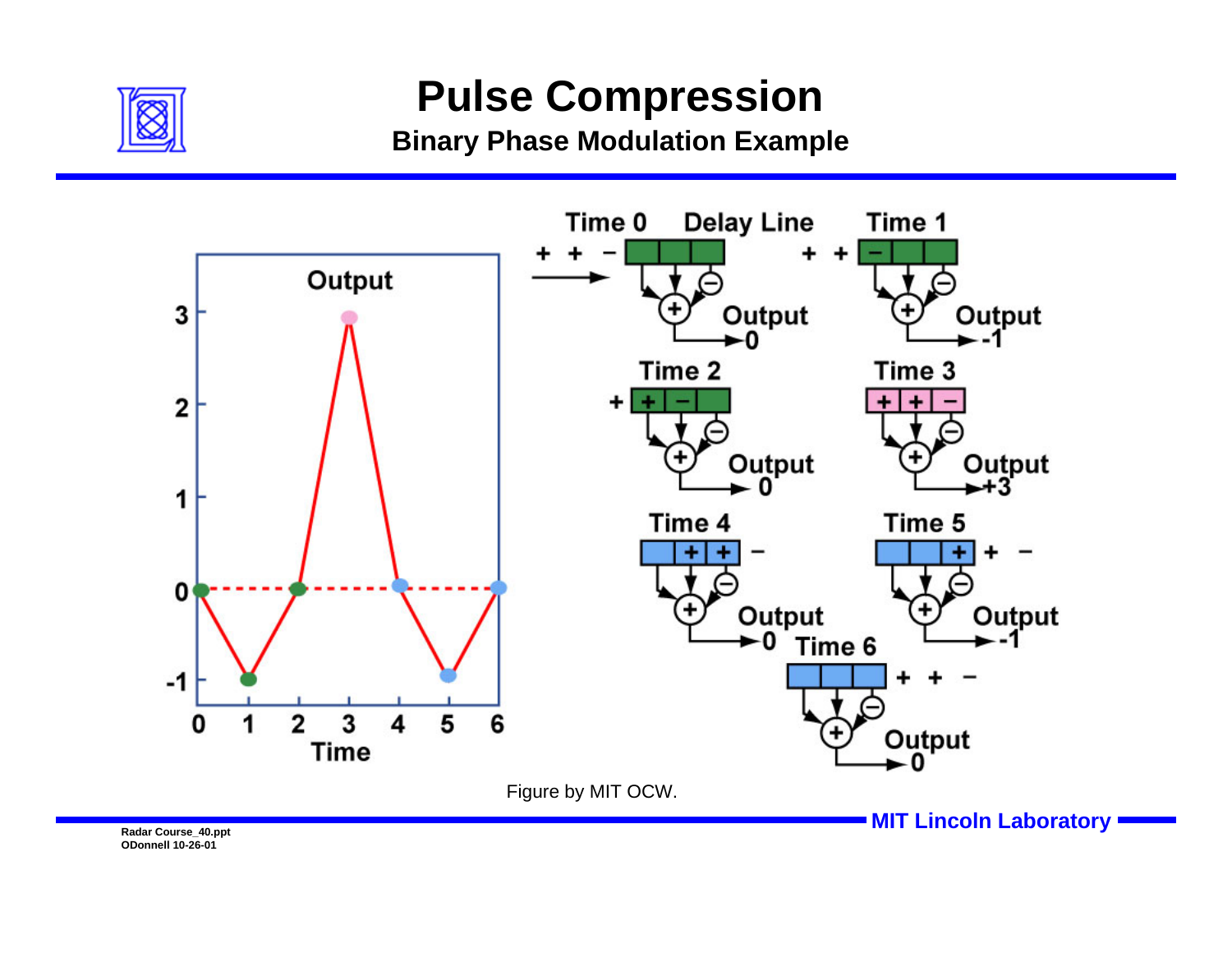

# **Linear FM Pulse Compression**



Figure by MIT OCW.

**MIT Lincoln Laboratory Radar Course\_41.ppt**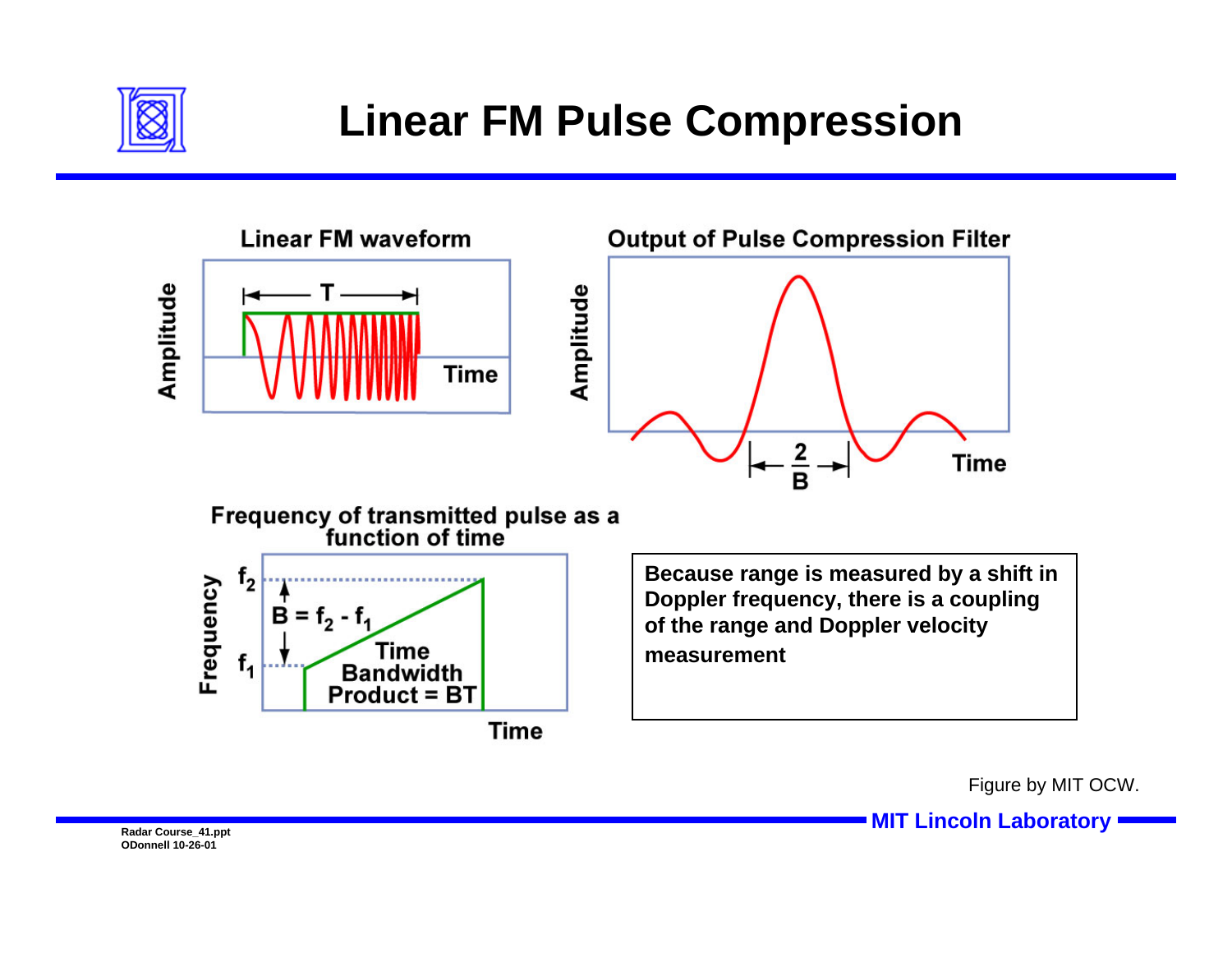

- **Detection of Targets in Noise**
	- **Both target properties and radar design features affect the ability to detect signals in noise**
	- **Coherent and non-coherent integration pulse integration can improve target detection**
	- **Adaptive thresholding (CFAR) techniques are needed in realistic environments**
- **Pulse compression offers a means to simultaneous have high average power and good resolution**
	- **A long pulse can have the same bandwidth (resolution) as a short pulse, if it is modulated in frequency or phase**
	- **Phase-encoded pulse compression divides long pulses into binary encoded sub-pulses**
	- **With frequency-encoded pulse compression, the radar frequency is increased linearly as the pulse is transmitted**